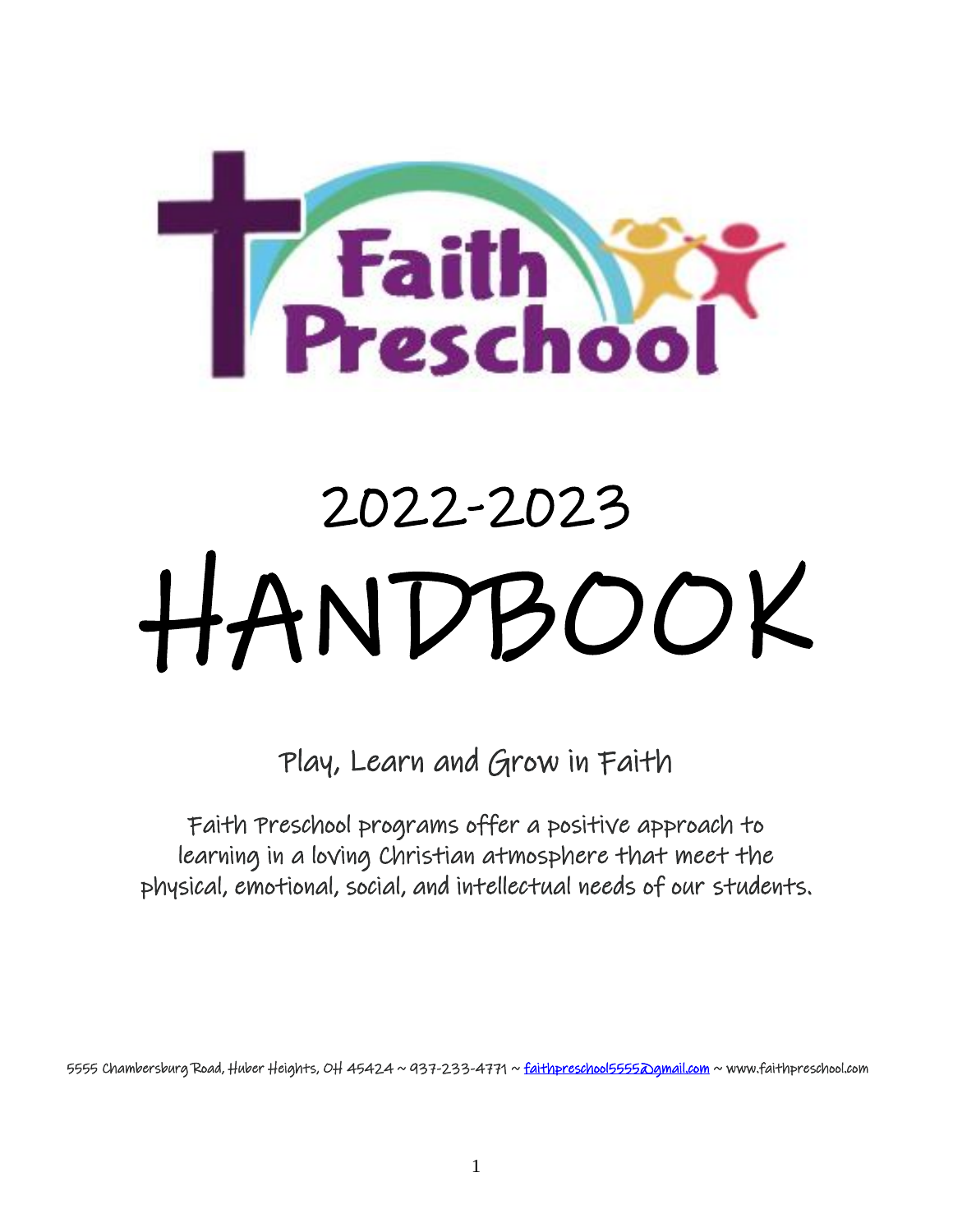#### **HISTORY**

In the summer of 1977, a group of young mothers of Faith Church were given a challenge to create a preschool. Many afternoons were spent visiting existing schools to collect ideas of how we wanted the school to be structured. Then, we went through piles and piles of rules and regulations the state required for licensing. That fall, our major goal was to devise the basis of our school. Since all of the mothers were former teachers, our desire was to provide a quality preschool program, which would stimulate the child and allow a creative preschool learning experience. Many long hours were put into this. After getting clearance from the church to begin, and after receiving the state license, our next major step was to advertise. The children of the church passed out flyers from door to door, and through the grace of God, we were able to register enough children to start one morning class for the 4's, and one morning class for the 3's. Through the next few years, the school added classes, equipment, and materials. We look back today and can be quite proud of what started off as a challenge: we now have a quality program for the "Whole" child.

#### **PURPOSE**

Faith Preschool is a program for the "Whole Child." Our responsibility is to provide a service to the community for the highest type of early education through:

- A well organized program to meet the physical, emotional, social, and intellectual needs.
- A loving Christian atmosphere.
- Fully utilizing the physical facilities of Faith Church, for the benefit of the community.
- Group experiences outside the home.
- Loving encouragement and guidance of children toward independence, responsibility, and social consciousness.
- A positive approach to learning.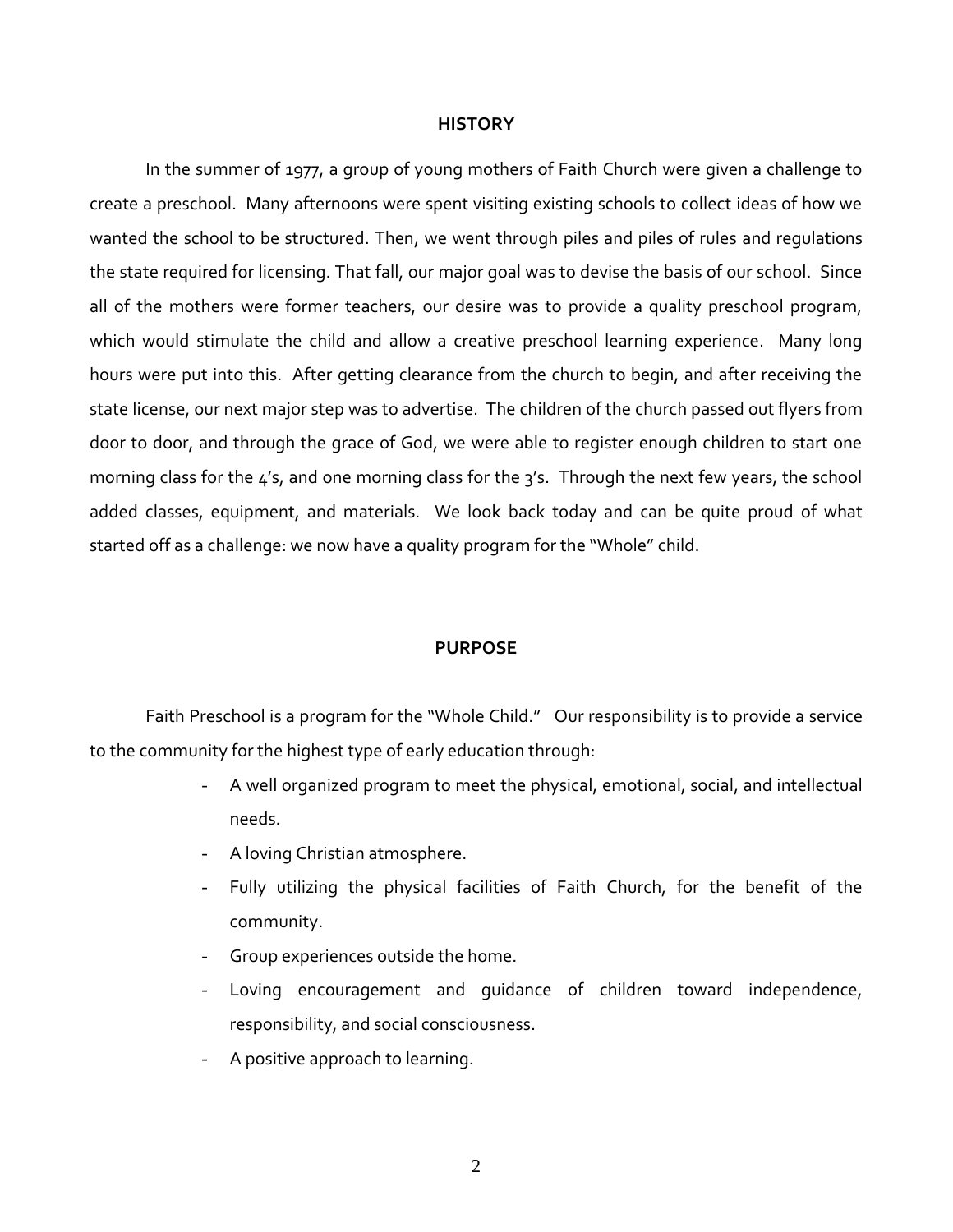# **GENERAL GOALS**

- 1. To create a Christian atmosphere so children may become aware of God's love as revealed in Jesus Christ, in nature, and in people.
- 2. To accept peers as persons with their own worth, regardless of real or imagined differences.
- 3. To help children accept mature authority and loving interest outside the home.
- 4. To work and play well with other children, in-group settings.
- 5. To create an atmosphere in which a child may develop self-confidence and independence.
- 6. To make choices, think, and problem solve, for one's self, and live with those choices.
- 7. To learn what it means to be an American.
- 8. To speak and express self clearly.
- 9. To develop an appreciation of literature, and the arts (music, drama, poetry, art, and more).
- 10. Provide an atmosphere of co-operation in which parent, teacher and child can learn together.

## **SPECIFIC GOALS**

- 1. **Develop Gross Motor Skills** Young children need opportunities to develop their bodies and coordination by running, jumping, climbing, lifting, pushing, and pulling. Physiological readiness precedes other learning.
- 2. **Develop Fine Motor Skills** Small muscle, hand-eye coordination. Young children need opportunities to practice with things to put in, take out, match, fit, connect, and disconnect. The environment provides the developmental materials- (manipulatives, puzzles, pegs, playdoh, beads, etc.)
- 3. **Develop Language Arts** Children learn vocabulary and the rhythm of speech through listening to their own peers and other languages as they are spoken and sung in many forms. Classroom libraries, storytelling, self expression (puppets, telephones), games, alphabet letter, calendar, recognition (name, address, phone number,) expression through show and tell are only a few of the means of communication which are vital to both personal and academic success.
- 4. **Develop Social Skills** Dramatic play helps a child progress from solitary role-playing, to sharing and understanding rules and problem-solving. Through social activities, the children begin to feel secure in himself, family, and community.
- 5. **Develop Creative Expression** Experimentation, discovery, the experience itself, is the value of arts at an early age. They learn about basic colors, and shapes, through painting, coloring, cutting, gluing, play-doh, and sand/water play. Children will learn creativity by having handson experiences.
- 6. **Develop Math & Science Concepts-** The more young children know and understand about their world, the more independent and confident they will become. Children will investigate their environment and interests. Learning about seasons, weather, measurements, animals, plants, our five senses, and health and nutrition are only some of the concepts we teach.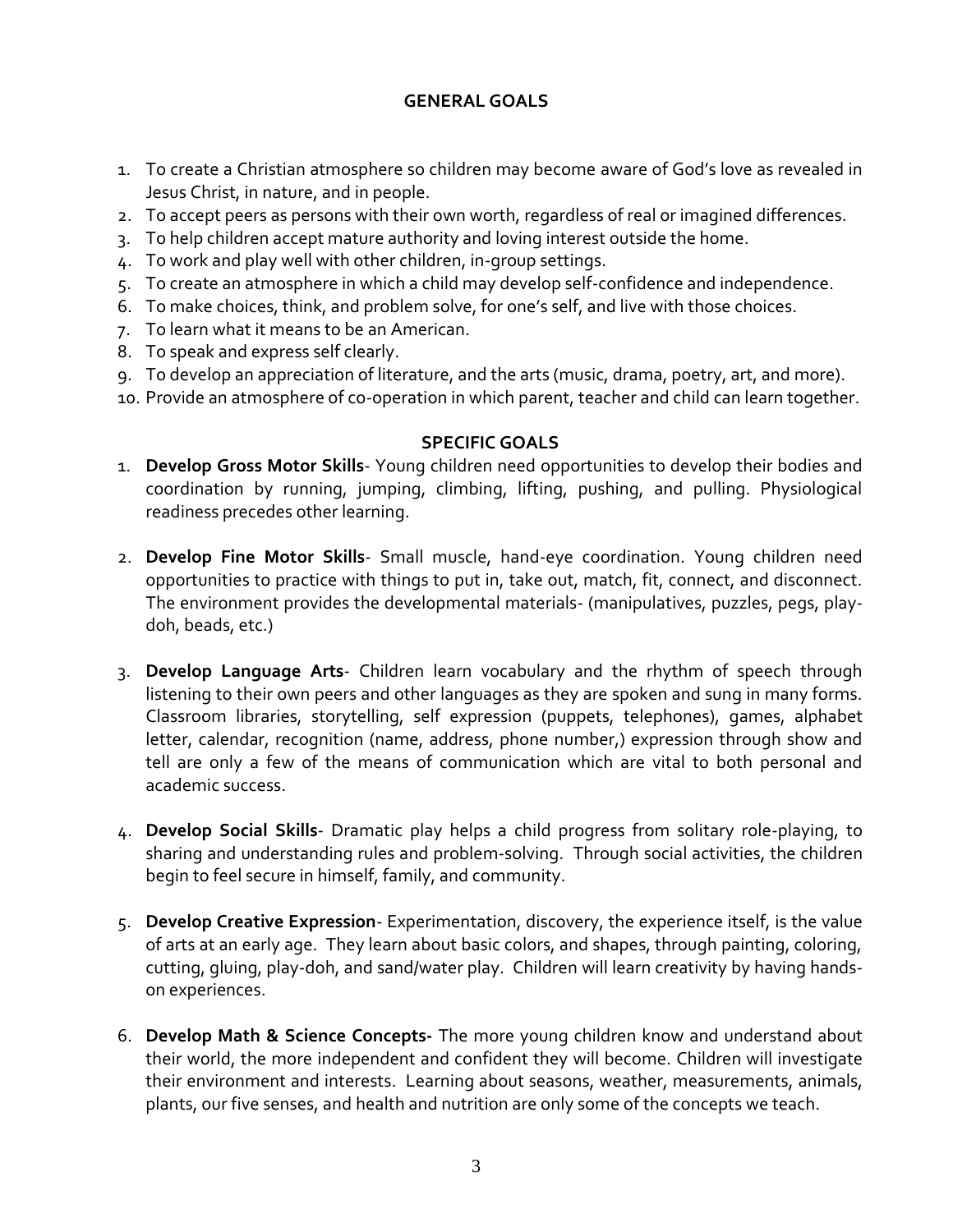#### **ORGANIZATION**

#### **NAME: FAITH PRESCHOOL**

**SPONSORSHIP**: Of the Faith Presbyterian Church, as a non-profit, non-sectarian, interracial and non-political institution, Faith Preschool is open to anyone in the community. There is no attempt to promote Presbyterian doctrine and our doors are open to everyone. However, the school is Christian in atmosphere. The Board of Directors is responsible to the session of the church to maintain a Christian atmosphere. We do follow the teachings of Jesus Christ.

**BOARD OF DIRECTORS**: Policies are handled and directed at a monthly Board of Directors meeting of Faith Preschool. The Board consists of: Chairman, three members at large, 2 parent representatives, the Administrator of the Preschool as ex-officio member. All parents and teachers are welcome to all board meetings. The time of our Board meetings will be posted on the Bloomz app.

**LICENSE**: Faith Preschool is licensed by the Dept. of Job & Family Services (ODJFS), which is posted in the preschool office and reflects the number of children licensed to serve. The law and rules governing child day care are available at the school for review upon request. A toll-free number  $(1-877-302-2347,$  option 4) is listed on the center's license and may be used to report a suspected violation for the licensing law or administrative rules. The licensing record, including licensing inspection reports, complaint investigation reports, and evaluation forms from the building and fire departments, is available for review upon written request from the Ohio Department of Job and Family Services.

## **OPPORTUNITIES FOR FAMILIES**

We like to have our families involved with our school. Below are a few opportunities for volunteering.

- 1. **Representative on the School Board** Responsible for attending a monthly meeting to discuss various aspects of procedures, goals, planning fundraisers, etc. of the Preschool.
- 2. **Fund Raising** The Preschool holds fund raising projects during the school year. The intent of these events is to provide new equipment or teacher education as needed to improve our facilities.
- 3. **Class Party Volunteers** Help organize the classroom parties during the school year. We have a set limit of 2 volunteer for each party. If you're interested, please let your child's teacher know.
- 4. **Volunteer in the classroom** Please contact your child's teacher if this is something you'd like to do. If you'd like to volunteer more than 3 times a month, background checks are required. Volunteers are never left alone with the children and are not counted in our child/teacher ratio.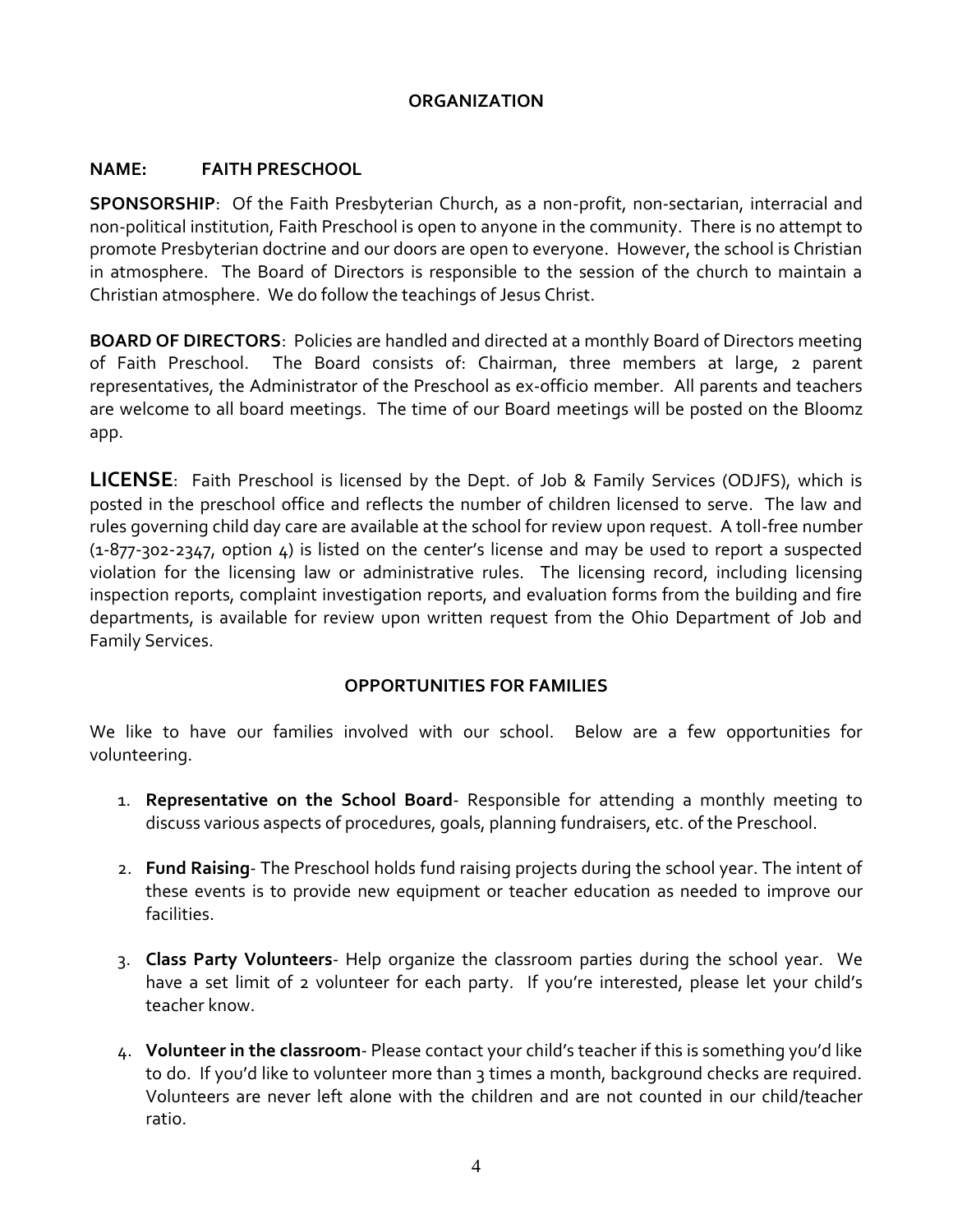#### **PRESCHOOL REGISTRATION**

Due to limited class size, a priority system of registration will be used:

- 1. Children currently enrolled in the 3 year old class.
- 2. Children whose parents are members of Faith Church.
- 3. Children who were on the previous years' waiting list.
- 4. Children with an older sibling who attended Faith Preschool in the past.
- 5. Children from the community.

Any remaining requests will be placed on a waiting list to fill openings as they occur.

# **CLASS OPTIONS**:

**The three-year old class** will meet **M/W/F** & **T/Th mornings from 9:15-11:45 or M/W/F afternoons from 12:30-3:00**. Class size will be limited to 12 children with 1 teacher or 16 children with two teachers. A child must be three years old by the first day of school to enroll in this class.

**The four & five-year old Pre-K classes** will meet **Monday-Wednesday-Friday mornings from 9:15-11:45** or the **afternoon class is 12:30-3:00**. Class size will be limited to 14 children with 1 teacher or 23 children with two teachers.

**The Kindergarten Readiness class** will meet **Monday-Friday from 9:15-11:45 a.m. or 12:30- 3:00 p.m. or you can choose to have your child in this class on T/Th only.** Class size is limited to 14 children with 1 teacher or 23 children with 2 teachers.

NOTE: The school reserves the right to recommend the withdrawal of a child from the preschool program for reason of immaturity. **We request that children are potty trained**, **before coming to preschool. If your child has accidents frequently, we ask that you send them to school wearing pull-ups until they no longer have accidents.** We also suggest sending in a change of clothes in a ziploc bag, labeled with their first and last name.

Children may also be released from the program for on-going behavior problems. If we feel we cannot give the child the appropriate intervention or the other children are negatively affected and teaching/learning is being limited, the teacher/administrator will make recommendations for behavior evaluations to be done. The teacher and/or administrator will discuss specific behavior problems with the parent/guardian when needed. If we feel a child needs a behavior plan at school, we will discuss this with the parent/guardian so we are working together as a team.

If we feel a child requires special needs services that we cannot provide, we will make recommendations to get an evaluation done by the local school district and/or a doctor. We want what is best for each child and will make the necessary recommendations when needed.

**STAFF RATIOS:** 3 year old children-12 students per 1 teacher

4 & 5 year old children 14 students per 1 teacher

\***We will always have two teachers in the classrooms on a daily basis if there are 12 or more 3 year olds and 14 or more 4 year old students in the class**.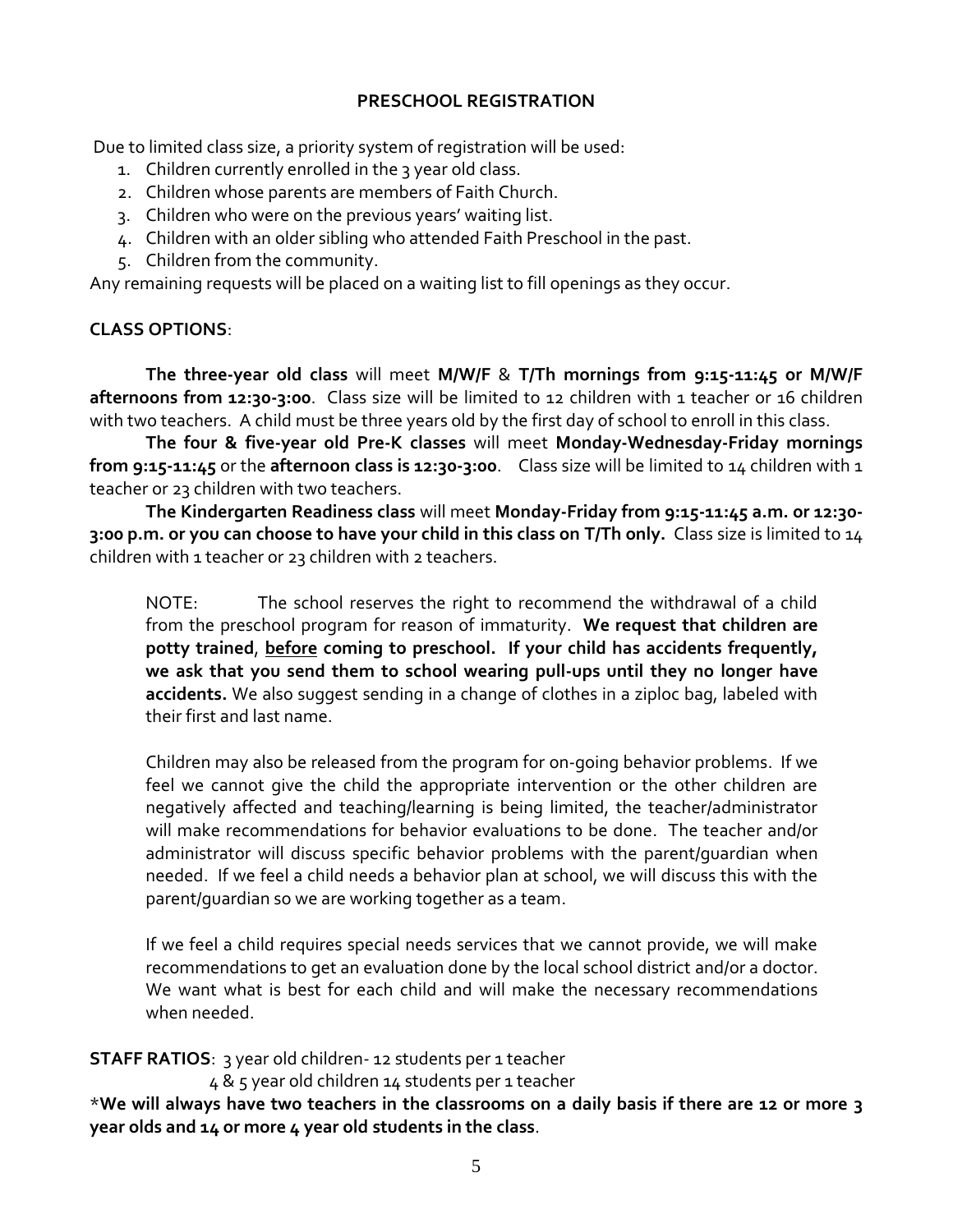#### **PRESCHOOL FEES**

#### **REGISTRATION FEE: \$50.00 before June 1st /\$60.00 after June 1st**

This is a non-refundable fee, which must accompany enrollment application. The registration fee covers all art supplies & cleaning supplies for the school year.

#### **TUITION FEES**:

| 2 Days a week (Tuesday/Thursday) classes:     | \$135.00 Monthly |
|-----------------------------------------------|------------------|
| 3 Days a week (Mon./Wed./Fri.) Pre-K classes: | \$160.00 Monthly |
| 5 Days a week (Kindergarten Readiness Class): | \$250.00 Monthly |

Tuition is based on an annual fee and is kept as modest as will insure a thoroughly professional school, on a non-profit basis. **Monthly tuition is due by the 1 st of each month**. Because Faith Preschool is non-profit, tuition MUST be paid promptly. A **late fee of \$15.00** will be charged after the 1<sup>st</sup> of every month, unless other arrangements are made with the administrator. **In case of returned checks, you will be charged the fee that the bank charges us (\$10.00), along with the tuition payment**. After Faith Preschool has received one returned check, all payments must be made in cash or by money order. **All payments must be made by the end of each month**. **If you do not pay by the end of the month, (tuition plus the late fees), your child will not be able to attend preschool until all fees are paid in full.**

\*\*Refunds cannot be made for snow days, or absence. During days a child is actually hospitalized, no tuition is due.

#### **At least 2 weeks' notice must be given before withdrawing a child.**

#### **FAMILY RATE**:

| Registration fee: | \$10.00 reduction for second child in same year.            |
|-------------------|-------------------------------------------------------------|
| Tuition:          | First child full tuition, with a \$10.00 reduction for each |
|                   | additional child, same year.                                |

#### **TUITION DISCOUNTS:**

In keeping with the idea that Faith Preschool should fill a real need within our community, a limited number of tuition discounts are available for families in financial need. The Chairman of the governing Board determines the number and amount of these discounts. Please see the administrator for the application.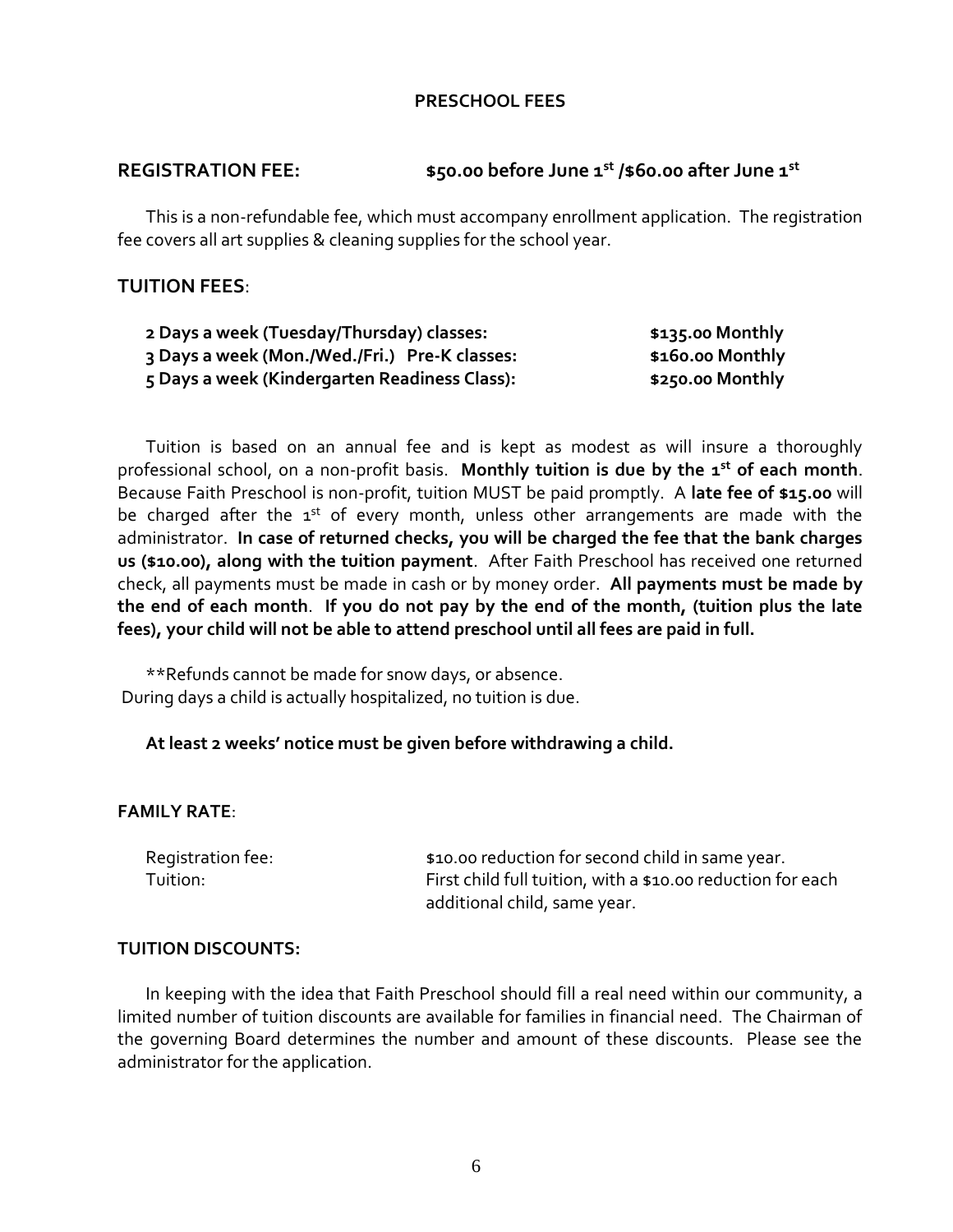# **OPEN HOUSE**

We will have an open house at the middle of August for families. Our open house gives your child an opportunity to meet his/her teachers and look around the classroom so they feel more comfortable their first day of school. We will email you a letter in July with more information about Open House.

Open House Night----A parent or guardian needs to plan to meet with the director or an office assistant for 5-10 minutes in the parlor to check over your child's paperwork. It is important that at least one parent or caregiver attend open house. If you are unable to meet for open house, please contact the school to schedule a time to turn in your child's paperwork so we can make sure everything is completed.

Enrollment paperwork must be turned in at open house or before! The only few exceptions are the yellow Child Medical form, gold Physical Care Plan for special needs/allergies form & the white Administration for Medication form. The medical is due within 30 days of the first day your child starts school. This is a state requirement. If a child does not have a physical done, they cannot attend school. Medication needs to be given to the director by the first day of school, along with the gold Physical Care Plan form and the white Administration Medication form.

A class roster with your child's name, address, phone number, birth date, and parent/guardian information will be checked at open house to make sure we have the correct information.

**CLASSES BEGIN:** The first day of classes begin on the Tuesday and Wednesday after Labor Day.

## **PRESCHOOL CLOSING DATES:**

Faith Preschool follows the same calendar as Huber Heights City Schools, **except** for WOEA and Huber School Conference days.

**Days we close school: Labor Day, Thanksgiving and Christmas break, M.L. King Day, Election Days (Faith Presbyterian Church has voting at the church on these days), President's Day, Spring Break & a conference day in March.**

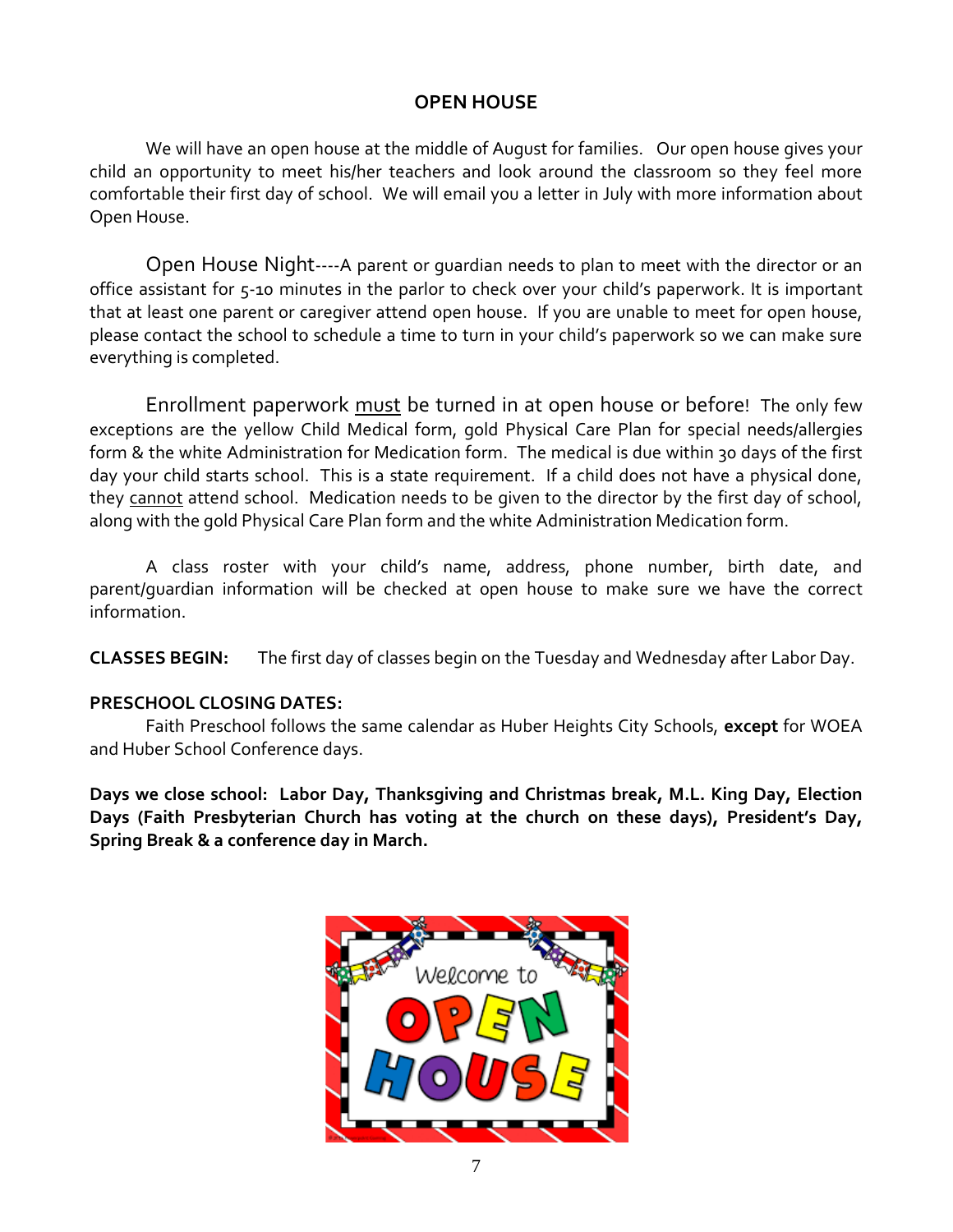#### **INCLEMENT WEATHER POLICY:**

- 1. **When the Huber Heights City Schools are closed due to bad road conditions or bad weather, Faith Preschool will be closed**. **We will stay open for school if Huber schools close due to cold weather.** Teachers will send a "Bloomz" message to families about our delay or closed status. We will also have our status on Channel 7 & our Facebook page. (Facebook--Faith Preschool, Huber Heights).
- 2. **If the Huber Heights City schools are on a two-hour delay, Faith Preschool will have school at 10:00 and pickup at 11:45 for the morning class & PM Class is from 12:30-3:00**. Of course, parents have the final decision as to how safe it is to travel, even when school is open. **If there are more than 5 school closings due to weather, the preschool will try to add extra days to our school calendar.**
- 3. **Tuition is due for snow days and days we are not in session such as all holidays and breaks.** There are no adjustments to tuition for the days that school is not open.

## **LAST DAY OF CLASSES:**

**Classes will run until the last end of May**. There may be class picnics at the end of May. These are on a voluntary basis. The staff of Faith Preschool will not be responsible for the children on this day. A parent or guardian must accompany the child to the picnic.

## **WHAT WILL YOUR CHILD BE DOING AT SCHOOL?**

**LEARNING CENTERS-** Children will have an opportunity to choose a variety of activities (free play) every day, including manipulative, dramatic play, blocks, listening center, library, science corner, and cooperative play. This time is also for the creative activity of the day, connected with the day's lesson plan.

**GROUP TIME**- Periods of quiet alternating with periods of activity, pledge of allegiance, weather, calendar, story time, show and tell, games, songs, musical instruments, finger plays, conversations, and other activities for the group together.

**ART** - Challenging gross and fine motor activities, hand-eye coordination with all kinds of painting (easel, finger, water color, feather, string etc.), cutting, gluing, pasting, including collage items. Activities with play-doh, water play, games, and small manipulative play, which includes readiness activities (basic colors, shapes, math skills, matching, and change of seasons).

**OUTDOOR PLAY**- Teachers encourage outside play, weather permitting. A variety of equipment is provided for children to develop their bodies and coordination with climbing, crawling, and sliding. We will not go outside if it is raining, snowing, or too cold. The staff will decide to limit outdoor play due to weather or safety concerns.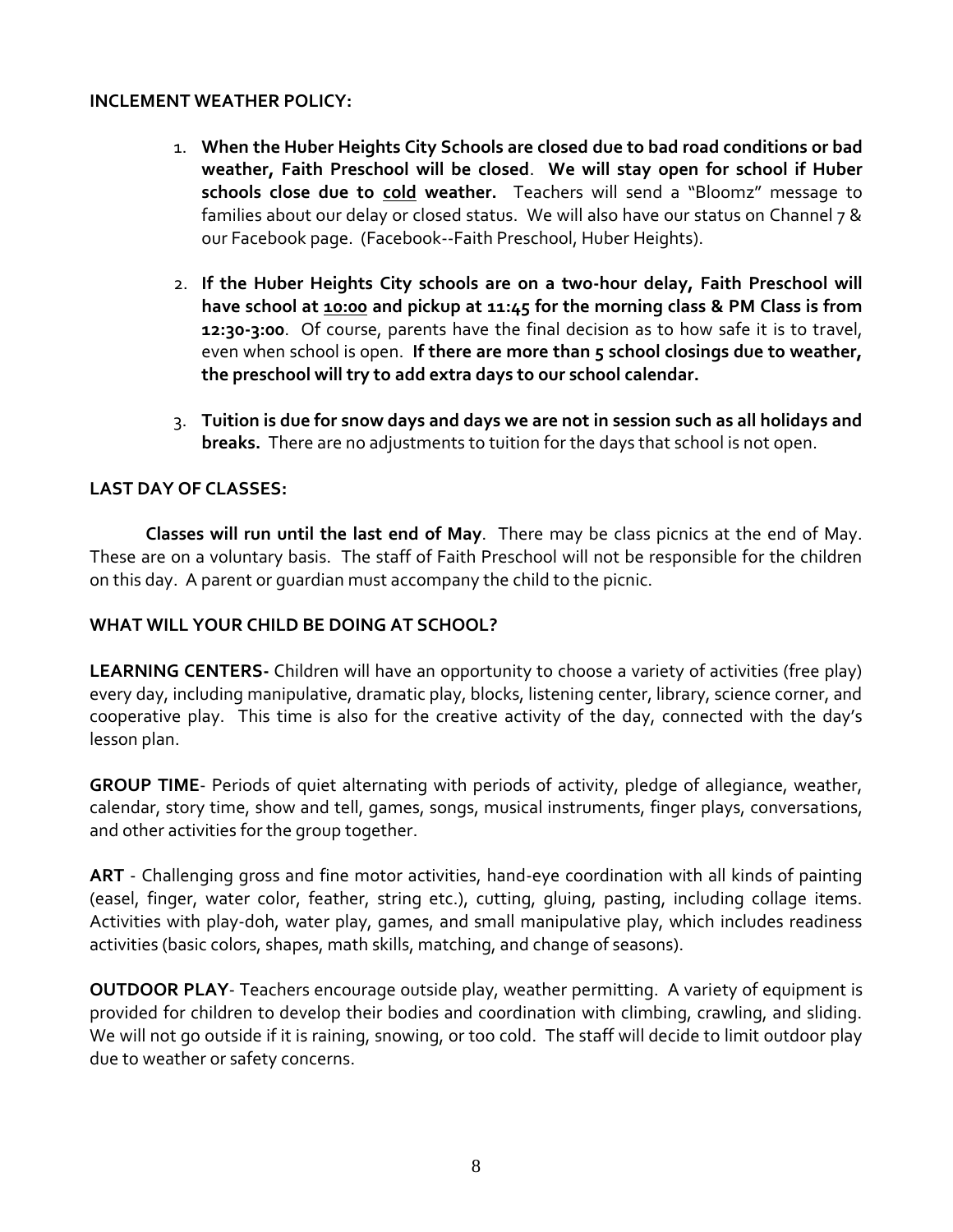**RESTROOM, HANDWASHING & SNACK TIME**- Children can go to the restroom any time during the day. Teachers take all children to the restroom before snack, to make sure all hands are washed.

Snack time gives children an opportunity to talk together as a group, have prayer, practice manners, & clean up. Nutritious snacks are important. We limit sugar and juice. There will also be opportunities for the children to do cooking projects.

Birthdays will be celebrated during snack time. You may ask your child's teacher to sign up for a date to celebrate your child's birthday. On this day, you may provide snack for the class. **Please do not send in any nuts or chocolate foods due to severe allergies at the school.**

**POSTED ON THE BULLETIN BOARD & BLOOMZ**- Teachers will post monthly newsletters and lesson plans so parents may know what stories and activities are taking place in their child's classroom. Newsletters are either sent home with students or sent on Bloomz at the beginning of each month. Snack list are also posted. Please read newsletters for important dates & information.

# **SCHOOL POLICIES**

## **NON-DISCRIMINATORY POLICY:**

Faith Preschool **does not** discriminate students of any race, color, national or ethnic origin, sex, religion, or disability in violation of the Americans with Disabilities Act of 1990, in administration of its educational and admissions policies, scholarships, or other school administered programs.

## **ADMINISTERING CARE PROCEDURE TO CHILDREN WITH DISABILITIES**

The ADA requires that child care providers not discriminate against persons with disabilities on the basis of disability, that is, they provide children and parents with disabilities with an equal opportunity to participate in the child care centers programs and services.

- Faith Preschool's staff will administer medication to children with disabilities.
- Centers cannot exclude children with disabilities from their programs unless their presence would pose a direct threat to the health or safety of others or require a fundamental alteration of the program
- Faith Preschool will not assume that a child's disabilities are to severe for the child to be integrated successfully into the center's child care program. The center must make an individualized assessment about whether it can meet the particular needs of the child without fundamentally altering its program. Faith Preschool will talk to the parent or guardians and any other professionals (such as educators or health care professionals) who work with the child in other context.

## **SAFETY:**

The teachers in charge of a child, or group of children, are responsible for their safety. In order to insure the safety of each child in their care, teachers adhere to the following regulations:

**1.** The teachers are responsible in governing the arrival and departure of the child, and are aware of each child's presence at school at all times. One teacher greets children at the door, while the other teacher greets children in classroom when arriving to school.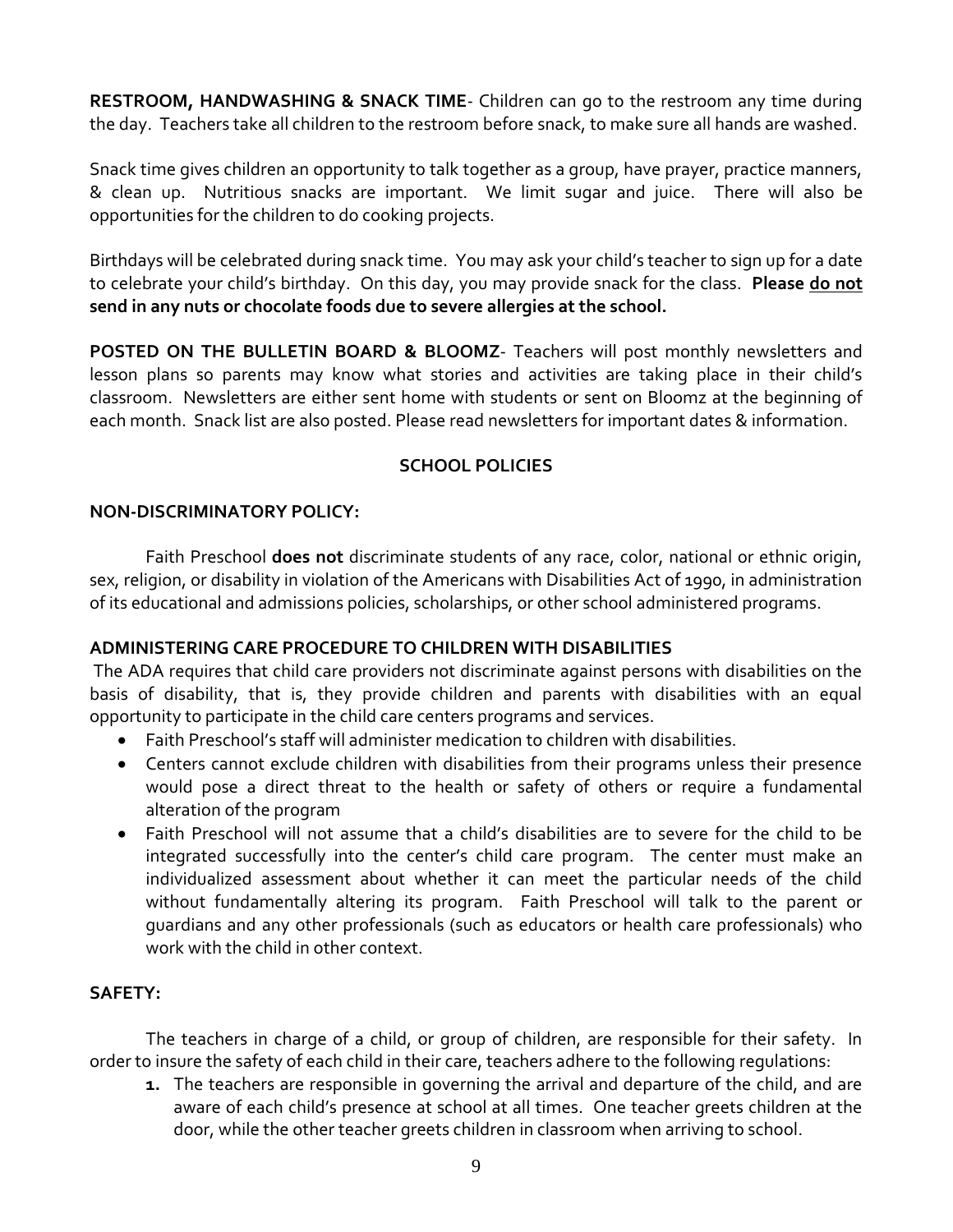- **2.** No child shall be left alone or unsupervised.
- **3.** The staff has access to phones & walkie talkies at all times. The school emergency plan is posted at each phone.
- **4.** Should an accident or injury occur, an incident report is duplicated with a full description of the incident with signatures of the teacher and given to the parents or caregiver on the day of the injury. One copy is kept at school with the parent/caregiver signature/date to confirm they received the notification. This copy is filed in the child's folder.
- **5.** The school has monthly fire and weather alert drills. With a plan posted on each door for action of the alert. The children are moved to the designated safe area posted.
- **6.** Any threat to the safety of the children due to environmental situations and threats of violence will be handled by having a lock down. All doors and windows closed and locked. In the event the administrator or police decide the school is not safe, the staff will take the children across the street to **Saint Matthew Lutheran Church** (5566 Chambersburg Rd.). Our secondary location is the **Huber Heights Library**, (6160 Chambersburg Rd.). All parents will be contacted. **Please read our SAFETY PLAN & Lockdown procedure! Lockdown drills are practiced one time each quarter. Families will be told when we practice the lockdown drill.**
- **7.** In case of loss of power, heat or water, the parents are called.
- **8.** Child Abuse-- Our teachers, by law must immediately notify Montgomery County Children Services if they suspect that a child has been abused or neglected.
- **9.** No spray aerosol will be used when children are in attendance.
- **10. Medical Emergency Plan, Safety Plan, Lockdown Procedure is located at the end of the handbook.**
- **11.** Entrance/back doors and classroom doors will be locked at all times. If a door is unlocked, please notify a teacher as soon as possible so we can lock the door.

# **HEALTH POLICIES**

Each child attending the school shall have on file: **verification of a medical exam (yellow).** The statement shall verify the date of the exam, which must be within the last 12 months, the child's name and birthday, and signature, phone and address of the physician. The medical form must be signed by a physician. Subsequent medical statements are needed every 13 months until the grade of kindergarten.

The completed enrollment forms and the Ohio Department of Job and Family Services Child Enrollment and Health Information forms which include health records, emergency transportation information, and parent/guardian roster permissions for all children attending the center must be in each child's folder by the first day of school. Faith Preschool requires that parents grant permission for transportation for emergency treatment. All records are kept confidential. The administrator or an office assistant will go over all forms that are required during enrollment of a child.

Sometimes it will be necessary to not admit a child because of a health problem. While this is upsetting to the child, it is for their safety, as well as the safety of others**. Please do not send your child to school ill.**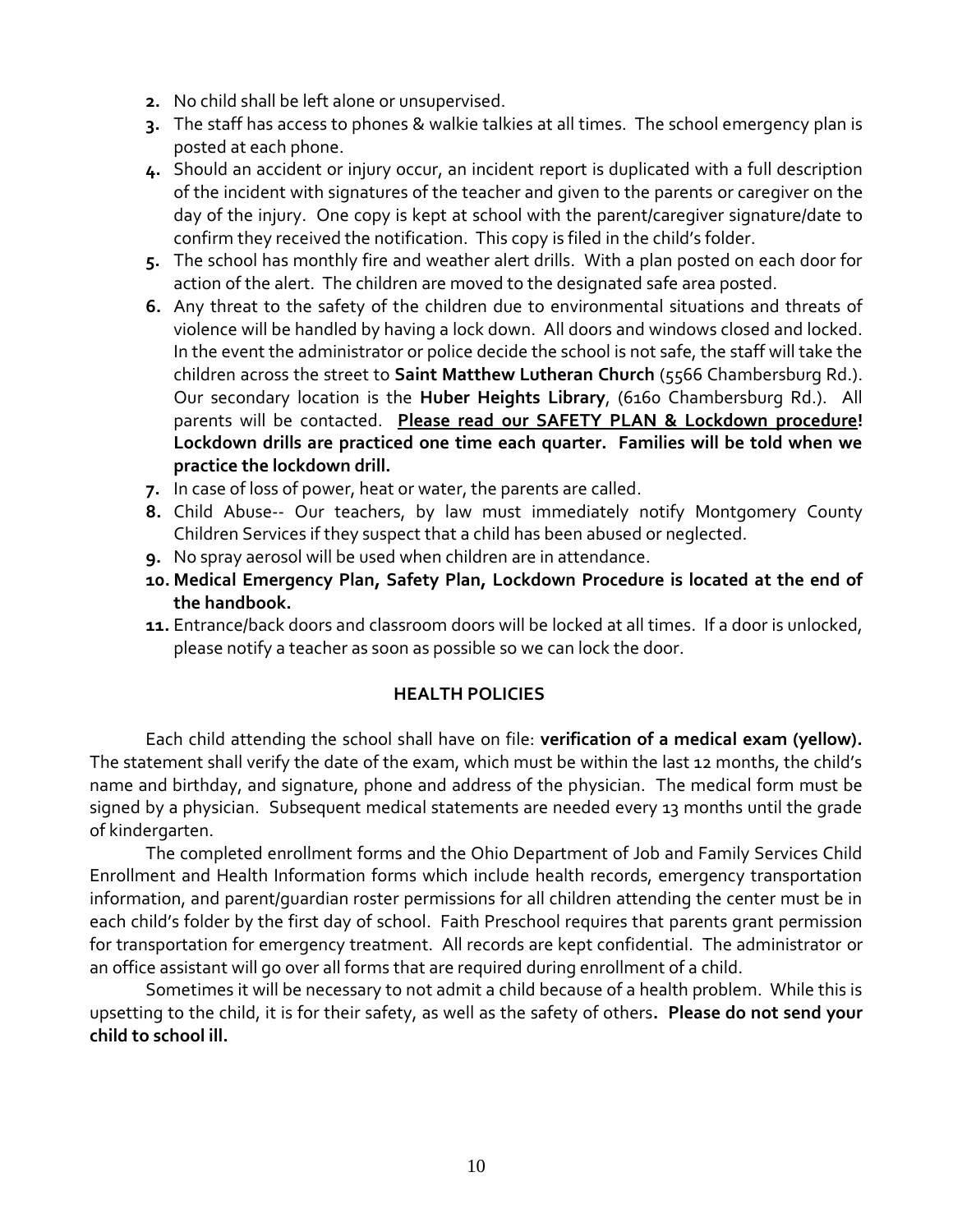# **CHILDREN WITHOUT IMMUNIZATIONS:**

Any child **without** immunizations **must have a statement from their doctor or a parent statement explaining why they do not have immunizations**. We will permit children to attend preschool without immunizations completed but they **must** have a physical completed and a statement on file.

# **CHILD ENROLLMENT & HEALTH INFORMATION POLICY:**

The Child Enrollment & Health Information form is **required**. **If a parent does not grant consent for transportation to a hospital for emergency treatment, the parent must provide a written statement to the school and clearly state what exactly needs to be done if there is an emergency for your child and emergency transportation is needed**. **We will provide preschool for your child but we must have the statement in your child's file before they attend school.**

**Parents MUST notify Faith Preschool of any changes of address or phone number, work, cell or home. It is essential that the school be able to contact parents at any time for emergencies**.

# **COVID 19 POLICY**

COVID-19 is thought to spread mainly from person-to-person:

- Between people who are in close contact with one another (within about 6 feet);
- Through respiratory droplets produced when an infected person coughs, sneezes or talks;
- These droplets can land in the mouths or noses of people who are nearby or possibly be inhaled into the lungs;
- Some recent studies have suggested that COVID-19 may be spread by people who are not showing symptoms (asymptomatic).

Knowing these facts, Faith Preschool has implemented many new safety measures for families, children and teachers to follow so that we are an important part of reducing the spread and keeping everyone as healthy as possible.

Faith Preschool will always adhere to the most up-to-date CDC/ODJFS recommendations, and if those are updated after the release of this handbook, we reserve the right to abide by those new guidelines.

# **HEALTH SCREENING**

Children/Employees must perform daily symptom assessments, and employees/students **must stay home if symptomatic**.

## **Symptoms:**

**Fever or chills - shortness of breath - sore throat - loss of taste or smell – nausea - vomiting - diarrhea - rash - muscle or body aches - feeling unwell - fatigue**

**Cough - headache - runny nose = in combination of the other symptoms children should stay home.**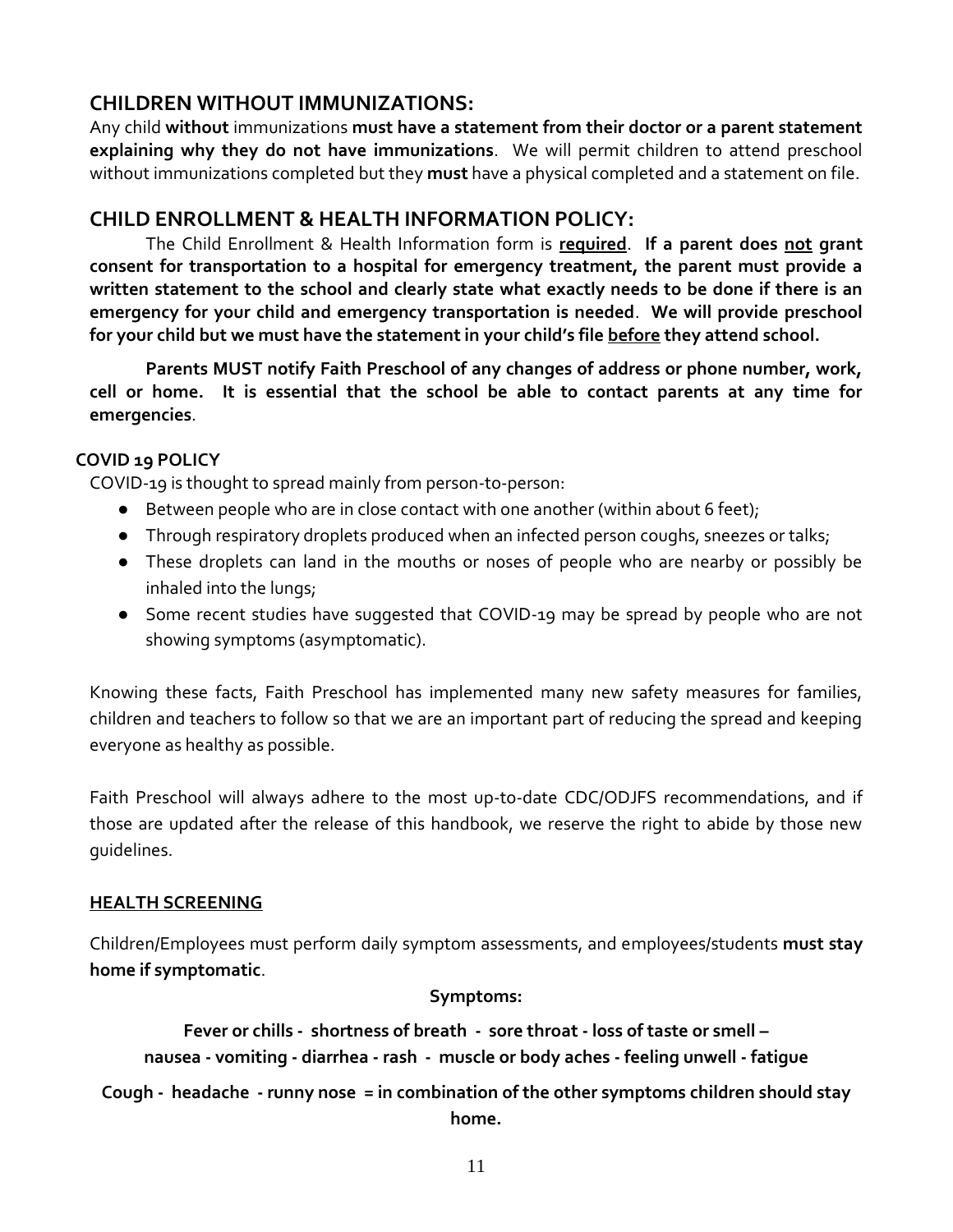# **ARRIVAL OF CHILDREN**

- Before arrival, please check your child for symptoms and fever of 100 degrees or higher. Do not bring your child to school if they have:
	- symptoms; listed above.
	- fever of 100 degrees or higher;
	- if you have been in close contact with someone who is sick or has confirmed COVID-19 in the past 10 days; and
	- traveled out of the country in the past 14 days.
- Should parents HAVE to enter the building, they will be required to wear a cloth face covering, and use the Hand hygiene station set up at the entrance of the facility.
- The designated staff member will assist the child with hand washing immediately upon entering the building.

# **PRACTICES DURING THE DAY**

## **Hand washing**

All children, staff and volunteers should engage in hand hygiene at the following times:

- Upon arrival for the day, after breaks and upon returning from outside;
- After toileting or assisting a child with toileting;
- After each pull-up change;
- After contact with bodily fluids or cleaning up spills or objects contaminated with bodily fluids;
- After cleaning or sanitizing or using any chemical products;
- After handling pets, pet cages or other pet objects that have come in contact with the pet;
- Before eating, serving or preparing food;
- Before and after performing first aid;
- When visibly soiled (must use soap and water);
- After water activities; and
- Prior to departure.

All staff and children must adhere to regular hand washing with soap and water for at least 20 seconds.

- Turn water on and wet hands, remove from water;
- Add soap to hands and create friction to make bubbles;
- Scrub for 20 seconds, sing Happy Birthday or ABC's;
- Rinse hands under running water;
- Dry hands with single use paper towels; and
- Turn off faucet with paper towels.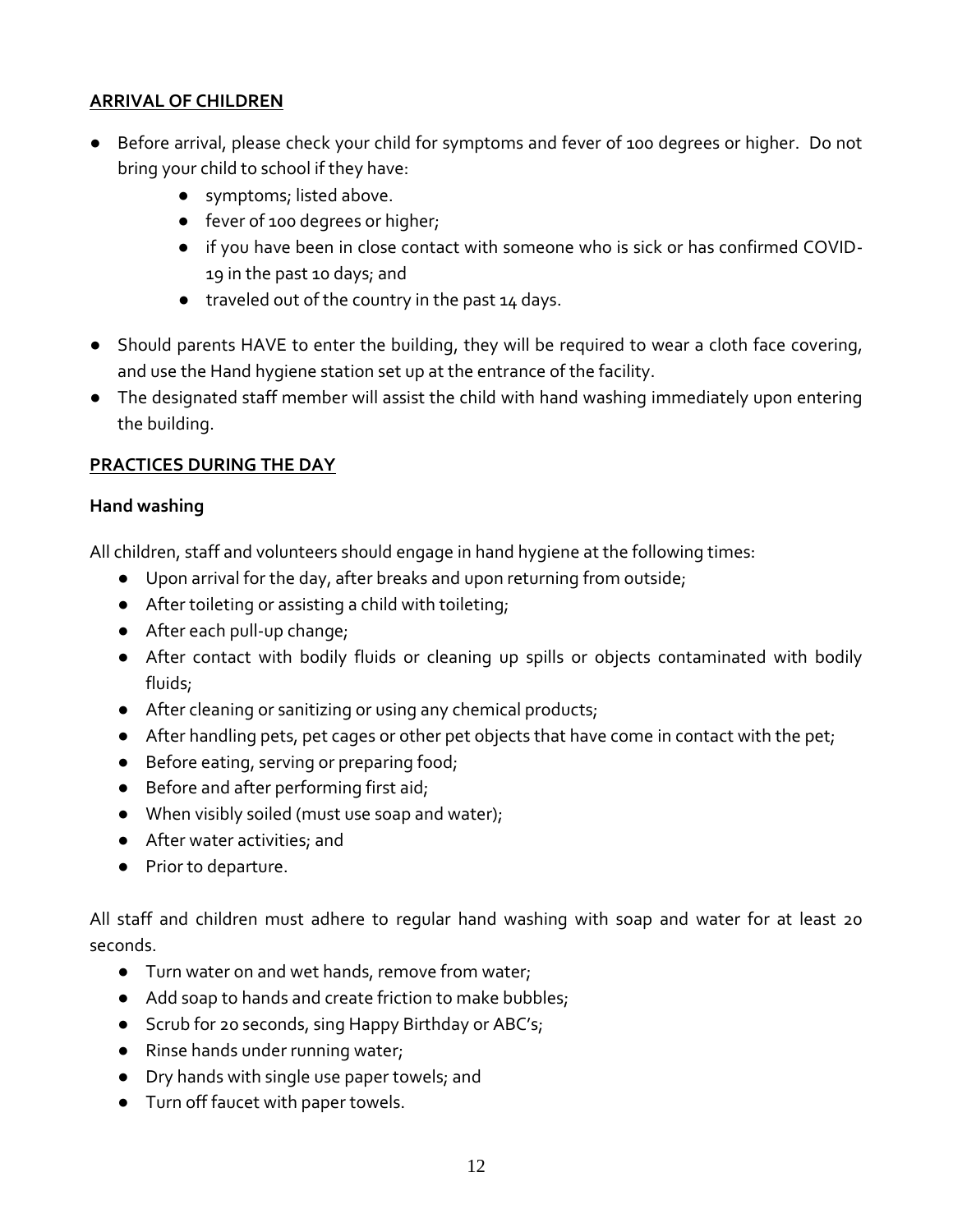# **Alcohol-based sanitizers:**

- Use of an alcohol-based hand sanitizer on children should only be practiced when soap and water method is not available.
- If a child needs to use an alcohol-based sanitizer, an adult/staff member must be physically present to observe and guide the child in proper use.
- Staff may use alcohol-based hand sanitizers throughout the day, but soap and water is still the preferred method.
- Hand sanitizer needs to be kept out of the reach of children.
- Please **do not** send your child to school with sanitizer in or on their backpacks.

We want to ensure that the more sanitizing the better, and sometimes a pump of sanitizer is all you have time for in the quick hands-on environment of child care. The safety of our children is still the top priority, so if a quick pump of sanitizer will help you complete your task and bridge the gap until you can get to the sink for soap and water, we would prefer that over nothing at all.

The [Centers for Disease Control and Prevention](about:blank) (CDC) recommends consumers use an alcohol-based hand sanitizer that contains at least 60 percent ethanol (also referred to as ethyl alcohol). Staff will make sure that sanitizer is CDC approved and not on the recall list.

# **ADDITIONAL RULES/BEST PRACTICES**

- Child care providers must immediately send home any child or employee who has a temperature of 100 degrees or higher. This individual may not return until they are fever free for 24 hours, without the use of fever-reducing medication. If the individual has had contact with someone confirmed or probable to have COVID-19, he or she must complete isolation or quarantine procedures in coordination with the local health department prior to returning to the program.
- Child care providers should wear gloves while serving food.

# **CONFIRMED CASES**

- Immediately isolate and seek medical care for any individual who develops symptoms while at the daycare facility.
- Shutdown rooms for deep sanitation, if possible.
- Child care providers should immediately notify the Department of Jobs and Family Services in writing of any confirmed cases of COVID-19 among the children or staff.
- Work with the local health department to identify potentially infected or exposed individuals to help facilitate effective contact tracing/notifications.
- Once testing is readily available, test all suspected infections or exposures.
- Following testing, contact the local health department to initiate appropriate care and tracing.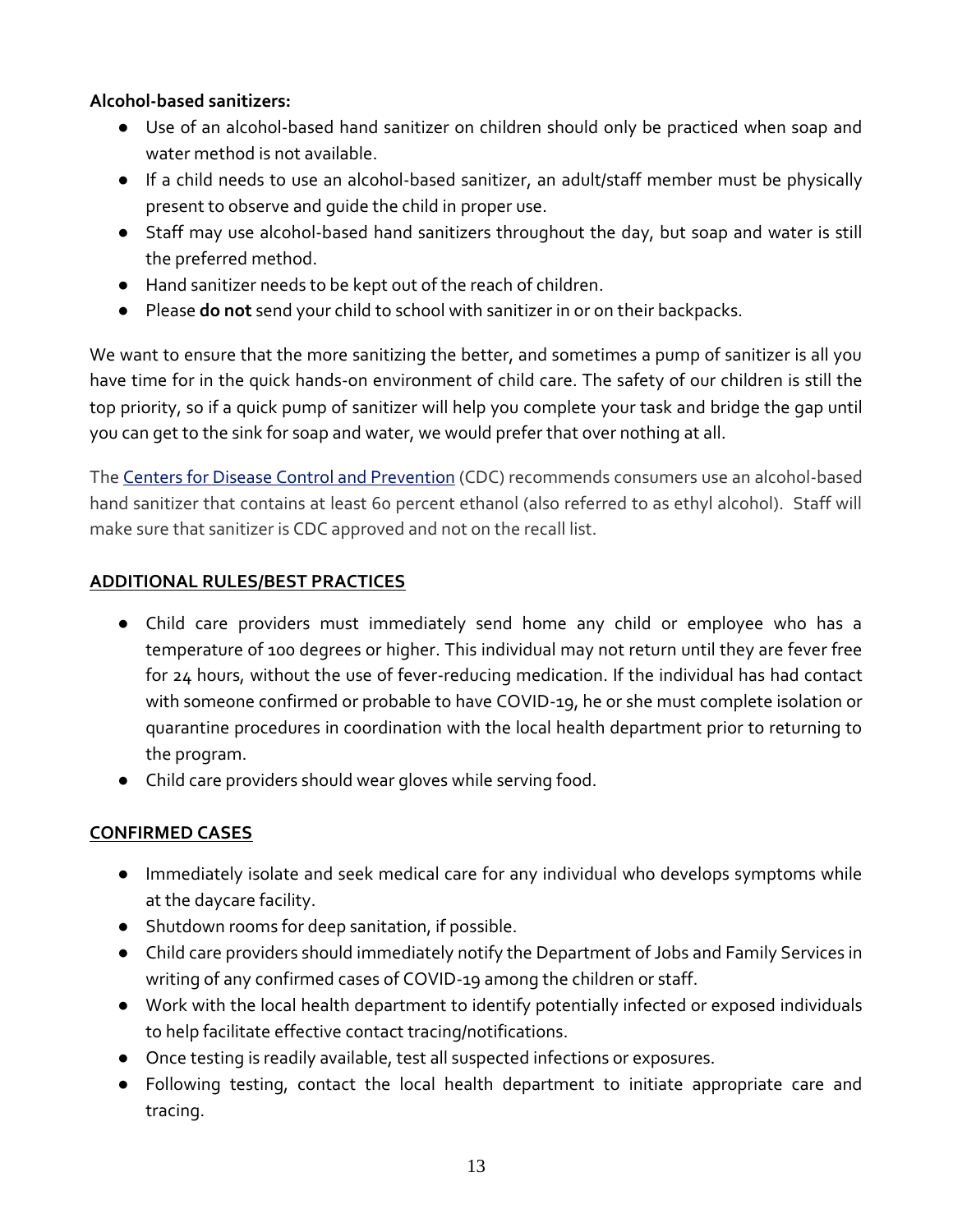# **CENTER FAMILY/STAFF COMMUNICATION PLAN**

Communication has always been important for all center staff and families. As we navigate these times together, regular communication will continue through email, Facebook, the Bloomz App by the director/teacher, as well as face to face from teachers when appropriate.

## **CLEANING/SANITIZING PROCEDURES**

- Disinfect with an EPA-registered household disinfectant. These disinfectants meet EPA's criteria for use against COVID-19.
- Precautions such as wearing gloves and making sure you have good ventilation during use of the product.

# **TUITION/REDUCED WORK**

If you are agreeing to attend Faith Preschool during the COVID-19 pandemic, tuition will be due each month by the 1st as usual, and can only be changed if given a 2-week notice of attendance change.

# **COMMUNICABLE DISEASES AND ILLNESS**

- 1. **DO NOT SEND YOUR CHILD TO SCHOOL IF THE CHILD SHOWS THE FOLLOWING SIGNS OF ILLNESS**: Symptoms observed which require isolation and immediate discharge: A child with any of the following signs, or symptoms of illness shall be immediately discharged to their parent/guardian:
	- (a) Temperature of 100 degrees in combination with any other sign or symptom of illness.
	- (b) Diarrhea (3 or more abnormally loose stools within a 24 hour period).
	- (c) Severe, continual, or constant coughing, causing the child to become red or blue in the face, or to make a whooping sound.
	- (d) Difficult or rapid breathing.
	- (e) Yellowish skin or eyes.
	- (f) Redness of the eye or eyelid, thick and purulent (pus) eye discharge, matted eyelashes, burning, itching or eye pain
	- (g) Untreated infected skin patches, unusual spots or rashes.
	- (h) Unusually dark urine, or white or gray stool.
	- (i) Stiff neck with elevated temperature.
	- (j) Evidence of lice infestation, scabies, or other parasitic infestations.
	- (k) Sore throat or difficulty on swallowing.
	- (l) Vomiting more than 1 time, when accompanied by another symptom.

# **2. IF A CHILD SHOWS ANY SIGNS OF ILLNESS/OR MILDLY ILL WHILE IN SCHOOL:**

(a) The parents will be contacted and asked to take the child home. If the parent or guardian is unable to come, the child will be discharged to the next person designated on the form. The child will be isolated until they can be picked up. The child will be within the sight and hearing of an adult at all times. The child will be cared in another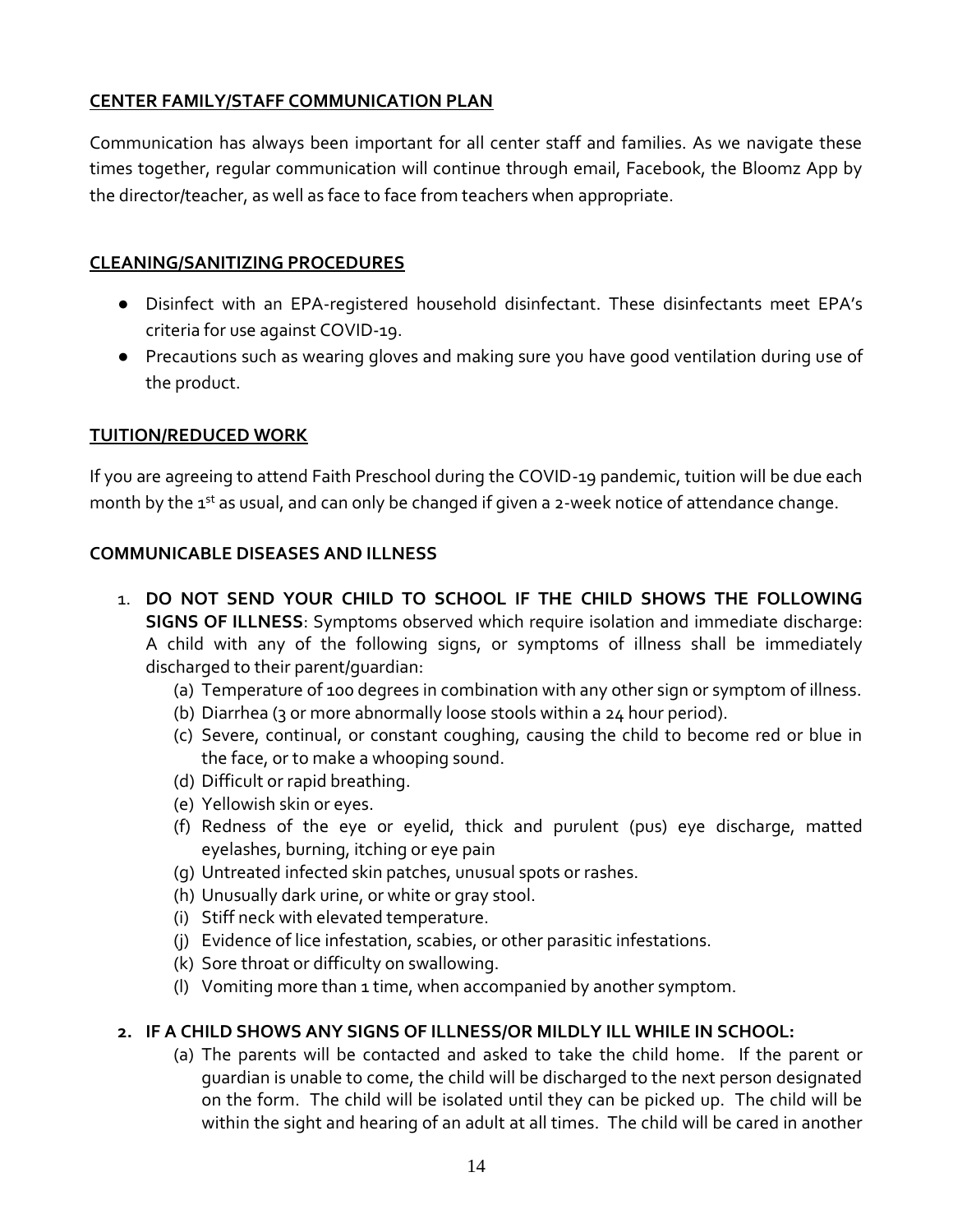room, away from other children. The child will be provided with a cot if needed, and made comfortable. After use, the cot will be completely disinfected, and cleaned with appropriate germicide.

- 3. The communicable disease chart is posted on the door of the Janitor's closet in our main hallway. Parents will be sent a notification if their child has been exposed to any communicable disease.
- 4. A child may be re-admitted to school:
	- (a) As soon as all signs of illness are gone.
	- (b) A doctor has examined the child and given permission for the child to return.
	- (c) The parents feel that the child's own health is not in danger.
	- (d) After the isolation period.
- 5. **NO MEDICATION/VITAMINS WILL BE ADMINISTERED AT SCHOOL AT ANY TIME, EXCEPT IN EMERGENCY SITUATIONS WITH WRITTEN INSTRUCTIONS FROM A DOCTOR**: If a child is on a special diet, we will be in compliance to the parent's instructions as to what the child can or cannot eat. (Because we do not serve meals, only snacks, we ask that if your child requires special food, you help to provide it for them). In case of an extreme emergency, the school will administer epi pens, inhalers, or seizure medications to a child, with permission from a doctor, or call poison control. A currently authorized American Red Cross instructor, Registered nurse, or Licensed Physician has trained the Preschool staff in communicable disease. The training includes the following:
	- (a) Signs and symptoms of illness.
	- (b) Hand washing- to make sure their hands are free from germs by using soap and running water-drying hands with a single towel, upon all necessary occasions.
	- (c) Disinfecting furniture and toys periodically to insure freedom from germs.
- 6. Each staff member is required to have an examination by a licensed physician at the time of employment: stating they are free of any apparent communicable disease, including TB. If any staff members become ill, they are to stay home until all signs and symptoms are gone.

#### **GUIDANCE AND MANAGEMENT**

We believe in discipline and structure in our classrooms. We do use "Time Out" only as a last resort. The child is set on a chair in the room for a few minutes depending on their age and the teacher lets the child know why they have to sit in "Time Out." The staff will recognize, encourage and praise children. They will be positive and constructive. They will use consistent and fair rules. They will communicate clearly their directions and expectations. They will assist the children with problem solving. They will encourage children to control their behavior and cooperate with others. They will help the children feel successful at tasks, and give options for other tasks if those chosen prove too difficult. They will notify children of a change in activity prior to, and allow for a comfortable transition. We will also protect the children from abuse and neglect. When the behavior is unacceptable, the staff will use developmentally appropriate techniques suitable to the child's age and circumstances. They will redirect the children to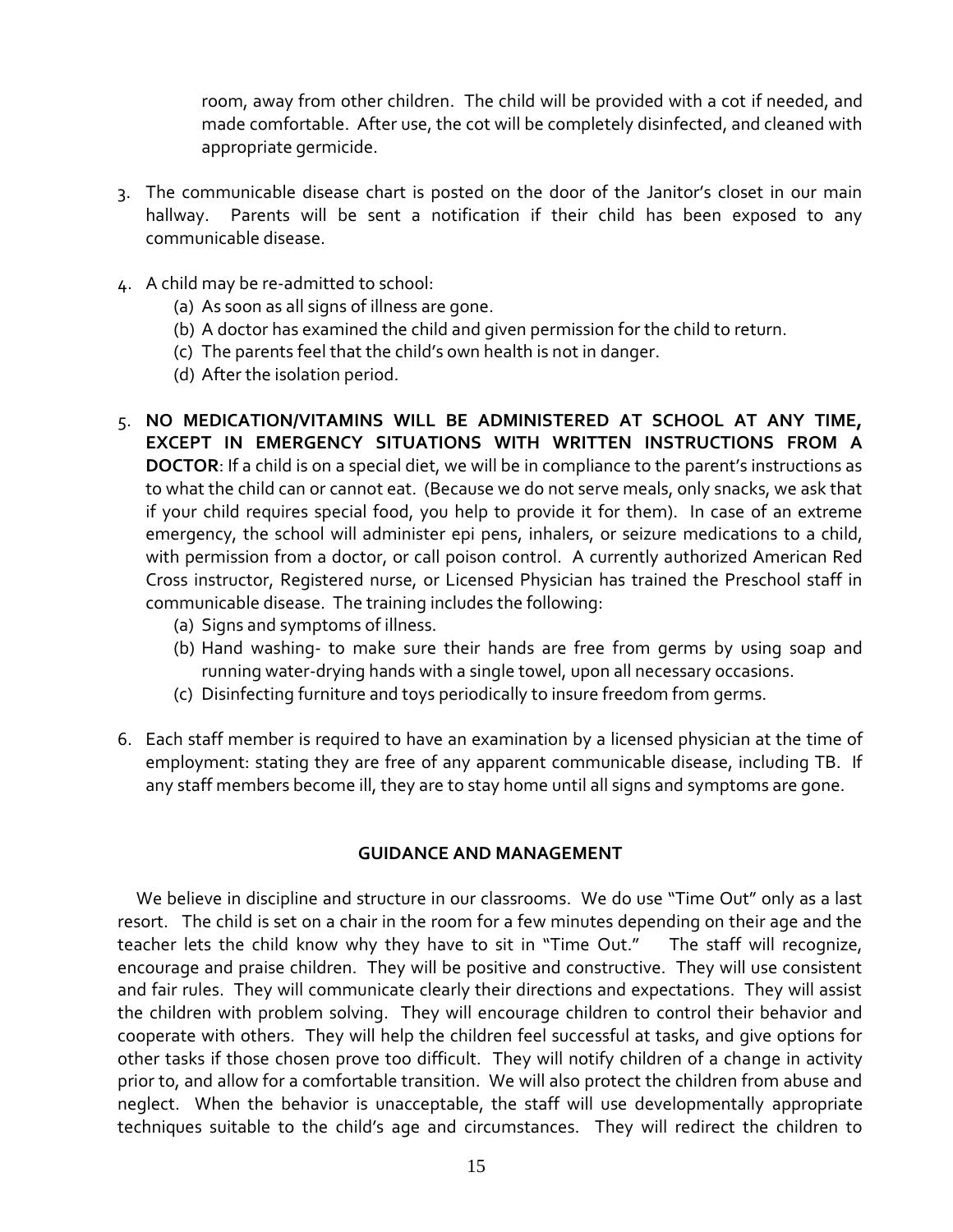another activity, talk to the children about the situation, state alternatives, and use separation from the situation only as necessary. We speak to the children so that they understand what is unacceptable is the behavior, not the children themselves, or their feelings. The staff will communicate with the parents if so necessary. We will never use harsh language in any situation.

Discipline problems are at a minimum because our teachers are well trained and the number one requisite is that each teacher understand and love children. A child does not intentionally and maliciously disobey one whom he loves. The policy of love and understanding by the teachers will give the child the boundaries he needs to feel secure and set the freedom he requires to become himself.

**Violent words and/or behavior will not be tolerated**. Parents will be notified if this is a concern or problem in the classroom.

If a child's behavior becomes a problem, the parents will be notified and the problem will be discussed and worked out with them. Childcare staff members assigned to supervise a child or group of children shall be responsible for their guidance and management. Specifications of the Guidance and Management Rule 5101:2-12-22 applies to all employees of Faith Preschool.

\***The teachers will use positive reinforcement techniques to encourage appropriate behavior.**

#### **ATTIRE:**

Your child will be a very busy child during their day at school. Remember that each day your child will be given the opportunity to use paints, play doh, sand, and sometimes water; therefore, please do not dress him in good clothes, which may become soiled.

Children should wear clothing appropriate for preschool activities. Washable play clothes are best. Children should wear clothes easy for them to manipulate themselves. Tennis shoes are the best shoe for preschool play. Sandals/flip flops usually cause a problem on the playground. The children may get hurt when running because of the woodchips. Please send them in closedtoe shoes.

#### **TEMPERATURES**:

Suitable weather is a minimum of 25-90 degrees Fahrenheit.

We will not take the children outside to play unless the temperature is above 40 degrees. The children will not go outside to play if the temperature is 90 degrees or above.

The sidewalk is cleaned off and salted when needed. The children DO NOT go out in the snow. There is no need for snow boots. Please do not send your child to school in snowsuits; they are too hard for the children to manipulate.

During the winter, please dress the children warmly. We can always take off a sweater or sweatshirt if the child gets too warm. Dress the children in warm coats or sweaters in the fall and spring, to go outside to play.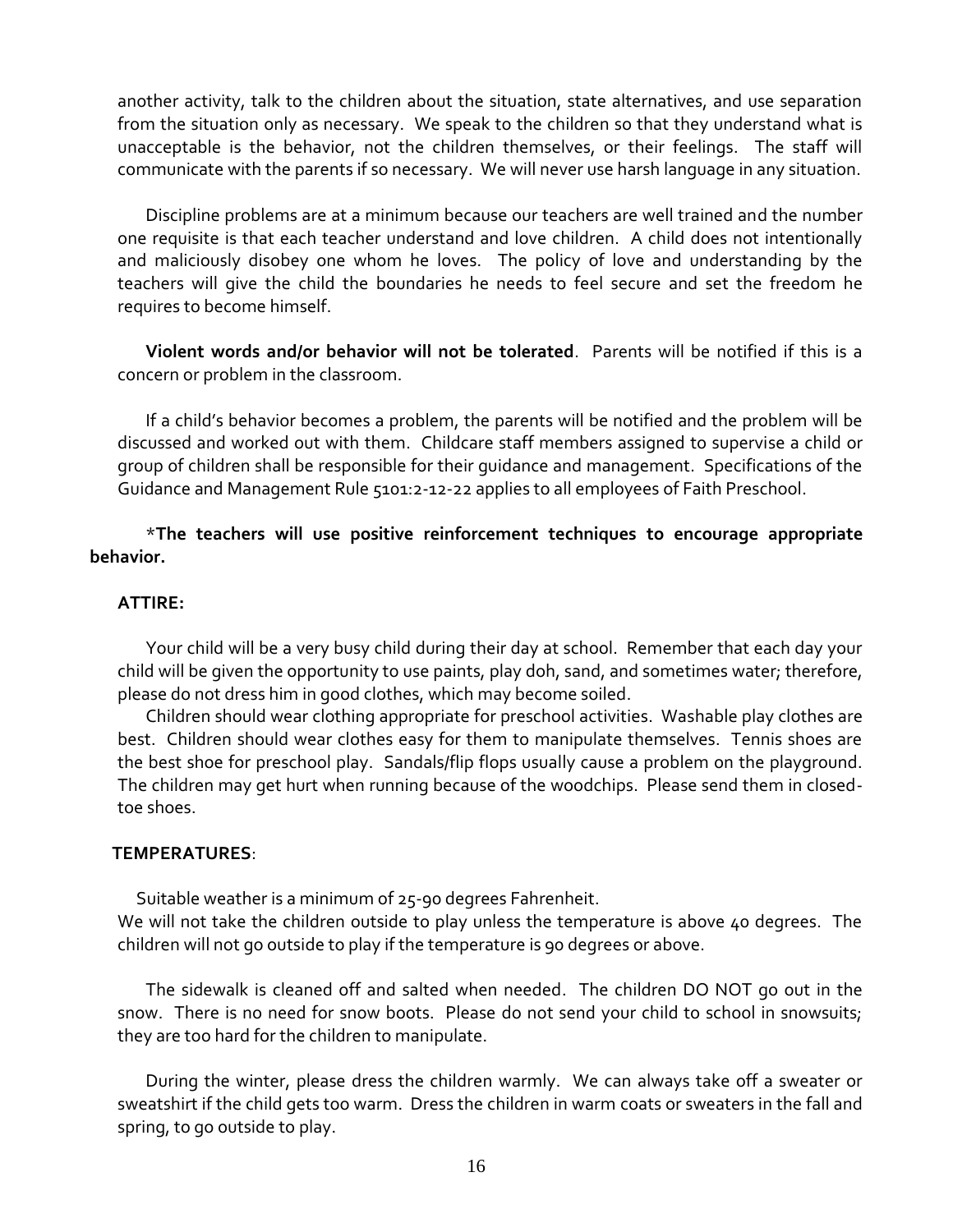#### **\*\*\*\*\*\*\*\*\*MARK ALL CLOTHING WITH YOUR CHILD'S NAME.**

Sometimes more than one child has the same color or similar coats, etc. It makes it easier for everyone. **Please put your child's name on the tag of their coat.**

#### **RELEASE OF CHILDREN:**

A parent/guardian consent form is kept on file at the school**. For your child to be released to anyone, the names must be listed, (blue form)**. Notify the school if anyone other than an authorized person is sent to pick up the child. **Be prepared to show your license if we do not recognize you and/or you do not have the child's assigned number.**

List the name of anyone who is **NOT** allowed to pick up your child at the bottom of the form if there is a safety issue we need to be aware of. Please make the teacher/administrator aware of any potential problems**.**

**\*\* Anyone picking up your child must be 18 years old.** 

#### **ABSENT STUDENTS:**

**Please call into the school office, 937-233-4771 or send a message on Bloomz to report your student absent for the day. We'd also like to know if they are ill and have been diagnosed with an illness.**

#### **TIME:**

\*\*\***The doors of the school will NOT be opened before 9:15 for the morning class and 12:30 for the afternoon class**.

**School is over at 11:45 for the morning class & 3:00 for afternoon class**. Please be prompt when dropping off and picking up your child. If you must be more than 5-10 minutes late, please call the school, or make arrangements to have someone else pick up your child. **The teachers' lunch period is between classes, so PLEASE BE PROMPT. The fee is \$1 every minute you are late after 15 minutes at the end of each session.**

## **DROP OFF AND PICK UP OF YOUR CHILD PROCEDURE:**

There is a set procedure for dropping off/picking up your child. **Please enter from Harshmanville Road. Four** cars will drop off/pick up children at one time. **The first car will pull up to the orange cone, second car behind and the third car at the sidewalk entrance and the fourth car just behind.** It is imperative that you wait in line until all cars have unloaded or picked up its passengers. The teachers will dismiss all the children for those first 4 cars at one time. **DO NOT LEAVE until ALL 4 cars have the children safely in the car. Exit using Chambersburg Road only**. The line will proceed and the next set of children will be dismissed. If you are in a hurry, please park your car in the parking lot and walk over to the sidewalk**. After the LAST set of children are dismissed, the walkers will be dismissed.** We have the safety of each child in mind. Children running all over the parking lot becomes a safety hazard. No child will be allowed to leave the building until the parents have stopped in front of the school. The children are not allowed to walk from the parking lot alone. **Please make sure to HAVE YOUR NUMBER**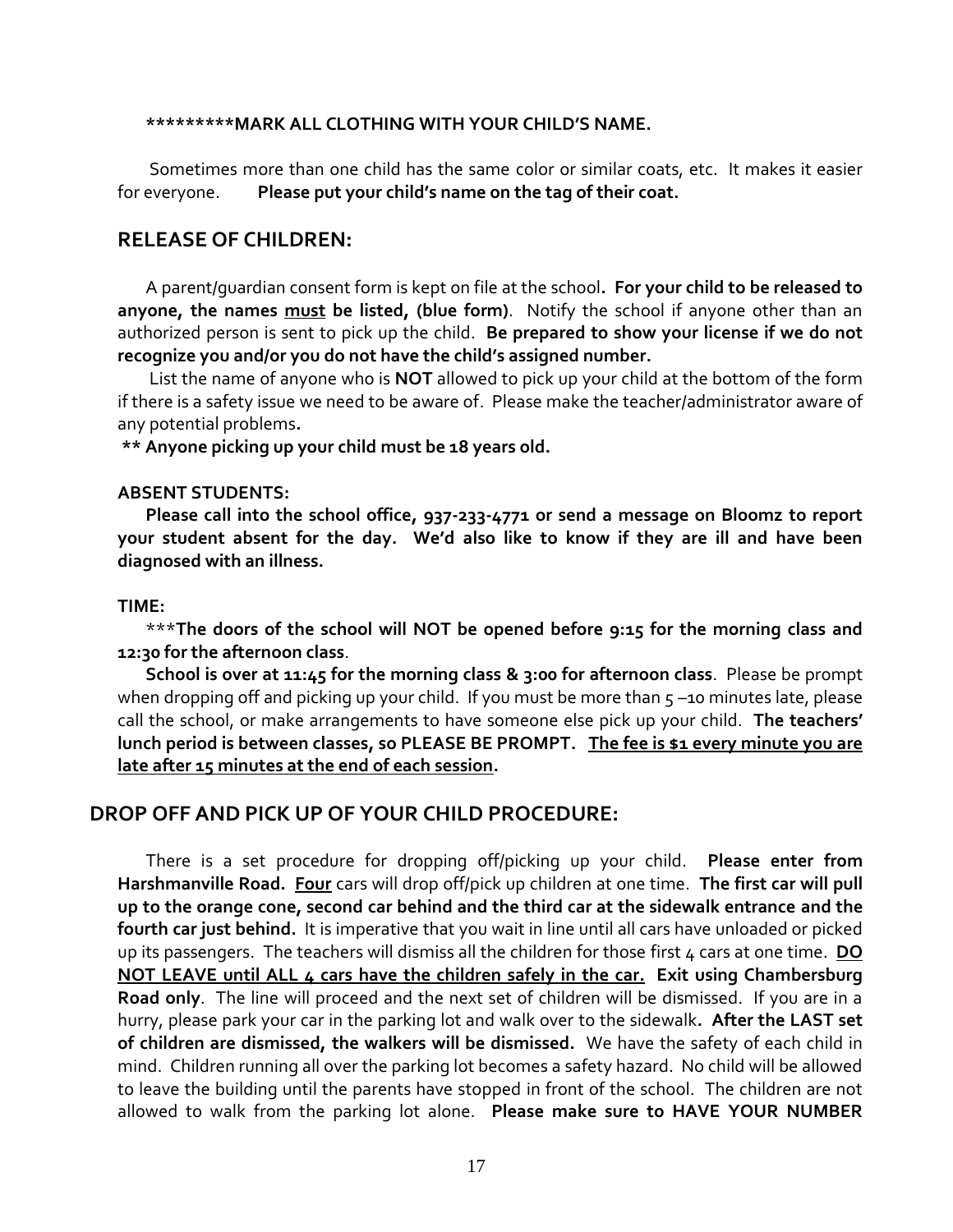**(distributed at Open House/Orientation) ready to display.** Once again, please try to be prompt when dropping off and picking up**. Please DO NOT pull around the car in front of you.** Wait patiently until they move**. If someone different is picking your child up from school, please call to inform us. If they will not have your number, they will have to come to the door and show I.D. \*Must be 18 years old to pick up a child.**

**\*\*\*Preschoolers must be in a car seat/booster seat upon arriving & departing the school. This is Ohio law. Keep children in their car seat until it is time to have them walk into the preschool.** 

#### **CUSTODY:**

If there is a custody issue involving your child, please inform the director. **If legal custody is given to only one parent, the preschool will need to have copies of the court agreement**. **If one parent is not permitted to pick up your child, we will also need copies of that court agreement**. Unless we have legal documentation saying you are the custodial parent, we cannot keep the non-custodial parent from coming to the school. **If a problem arises during school hours, the Huber Heights City Police will be called.**

# **PARENT PARTICIPATION POLICY**

The staff of the Preschool is available to meet with parents at any time. If you would like to talk directly with your child's teacher, please call the school between 9:00 a.m. and 9:15 a.m. **The school office hours are Monday-Friday 9:00 a.m.-3:15 p.m.** If parents need assistance with any problems or concerns, please contact the director.

## **FIELD TRIPS:**

On the day of the field trip there usually will be no preschool. Parents, children, and staff will all meet at the field trip destination at the time the field trip is scheduled. Parents will be responsible for only their child. Siblings are usually welcome to attend. The administrator or teacher will send home a form with each child to notify the cost, where, time, and to ask if you will be attending the field trip. If you are unable to attend and would like your child to go, the school will give you a list of parents' phone numbers in your child's class. You may call a parent and work out an arrangement with them. The staff is not responsible for the supervision of the children when on field trips, only the parents or caregiver are responsible.

#### **WAYS PARENTS CAN HELP:**

Preschool experiences are not a substitute for the home or parents. Rather, they should complement the child's growth within the family. Thus, Faith Preschool welcomes a close relationship with our children's family so we can work together in your child's growth.

One parent-teacher conference is scheduled each year. If at any time a parent would need assistance with any problem or complaint related to the school, call the administrator for a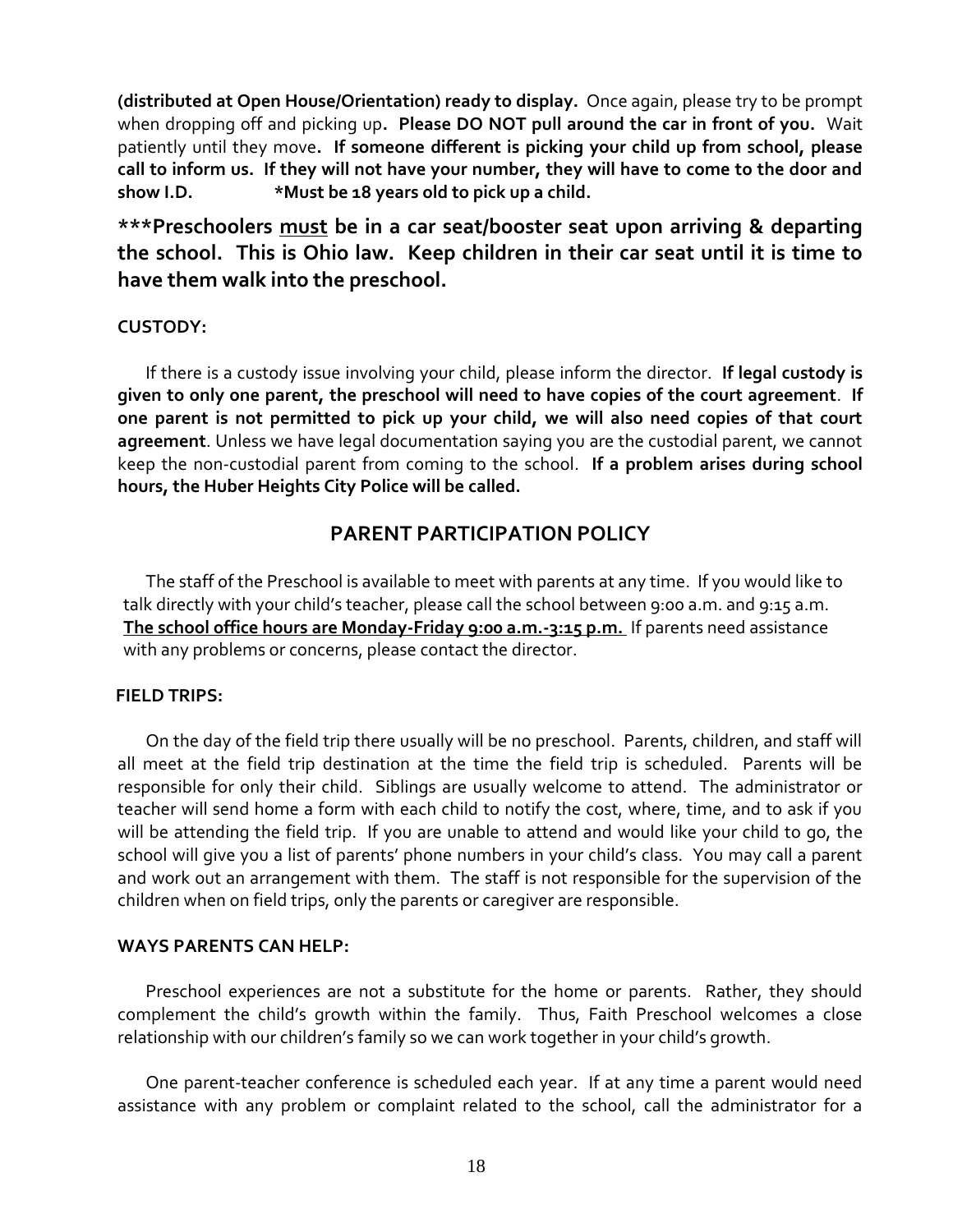conference. The matter will be taken to the Preschool Board for review if needed. The Board will then have a conference with the parent, the teacher, and the administrator.

Casual, reassuring attitudes from the parents and family go a long way towards helping a young child accept and benefit from the exciting adventure of preschool. Time taken to show an active interest in anything your child brings home and requests to "tell me about it" are so very important.

Parents should help their children participate in Show and Tell Days/special class days. At other times, children should not bring any toys, food, gum, etc. to school. Toy guns and knives are not permitted at school at any time.

# **PARENT PARTICIPATION POLICY**

# **VISITING THE CLASSROOM:**

**Parents may feel free to visit their child's class at any time**. There is no need to call for an appointment. The staff at Faith Preschool want families to feel welcome to visit. We greatly encourage parent involvement. However, we ask that when coming in to visit, that you talk with the teacher **before** the class begins.

# **SUGGESTIONS FOR VOLUNTEERING:**

- **1.** Hang your coat up in the hall. Take your belongings to the room in which you are helping; you may put them in the closet, if you would like, so the children won't be able to get into them.
- **2.** If there are two or more volunteers in the room, it is better to separate, so that conversation with each other is limited, giving more attention to the children. They will react better if you are on their level, sitting on a chair rather than standing.
- **3.** Feel free to ask a teacher any questions concerning your child. Please ask questions when the teacher is free to talk. The teachers are to keep information about other children confidential at all times.
- **4.** Report all injuries (even slight) to the teacher. Report to the teacher any situations of danger or concerns that you see.
- **5.** Be natural with and enjoy the children, they can teach us a lot.
- **6.** The teachers are here to teach, keep the children safe, and are here for the parents as well. It is important to us that you feel comfortable with your child's environment at the school. Please feel free to talk to us about any concerns.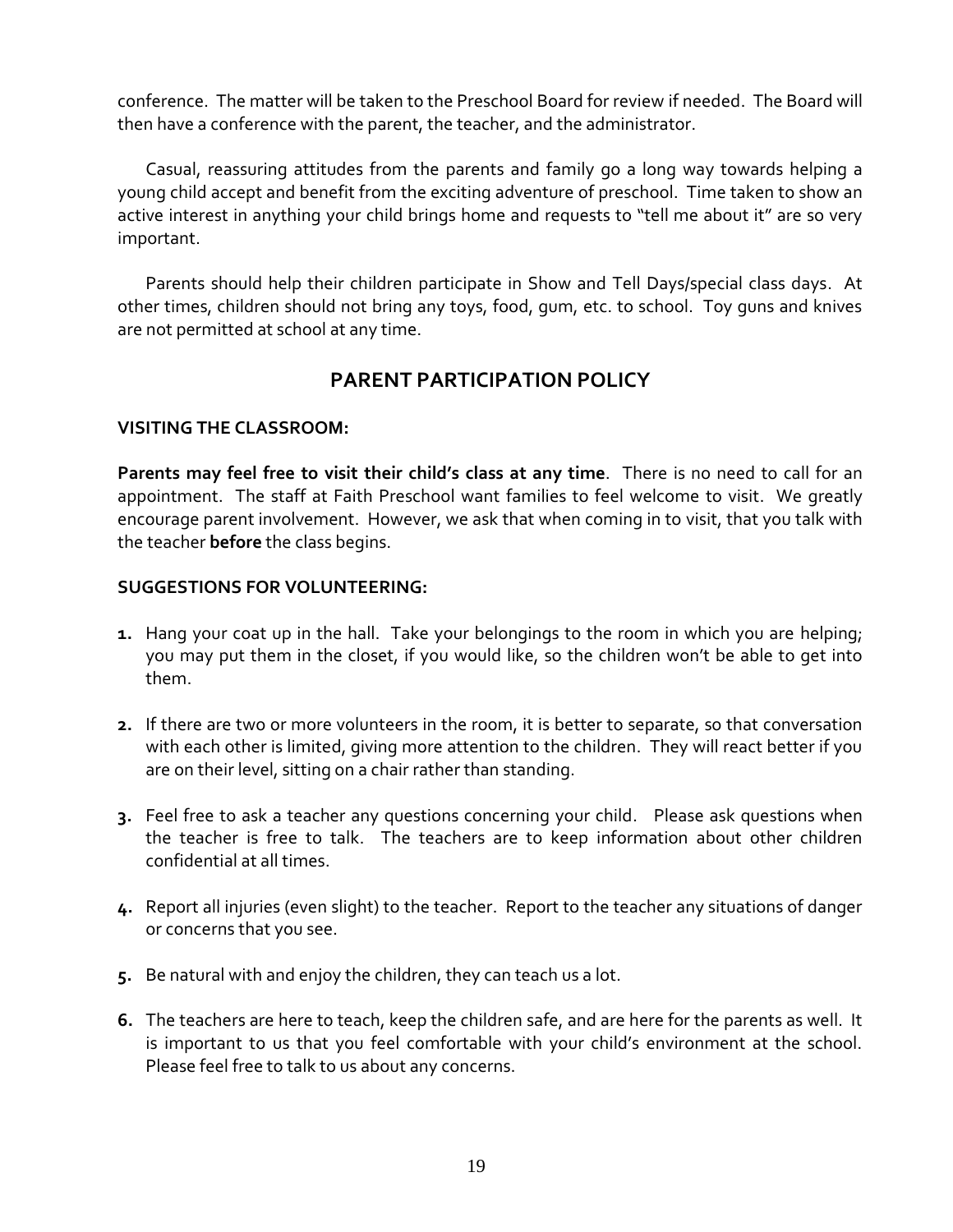- **7.** The administrator or an office assistant will be available at your convenience. We are here to assist you in any way possible.
- **8. Parent volunteers are not permitted to be alone with any child other than their own. A background check is required if volunteering 3 or more times in one month. The preschool cannot pay for the background checks but we can give you suggestions of businesses that do the background checks.**

# **Daily Schedules**

**\*Below are examples of a typical daily schedule. It is possible the teacher may need to adjust the schedule based on how the class learns best. 3-Year Olds Tues/Thurs A.M. or P.M.** 

9:15- 9:50 or 12:30-1:15 **Children's Arrival/Free Play/Large Muscle Play/Outside** 9:50-10:10 or 1:15-1:35 **Circle Time** 10:10-10:25 or 1:35-1:45 **Bathroom** 10:25-10:35 or 1:45 – 1:55 **Story Time** 10:35 –10:50 or 1:55 – 2:15 **Snack** 10:50-11:30 or 2:50 – 3:00 **Art** 11:30-11:45 or 2:50- 3:00 **Departure 3/4-Year Olds - Monday/Wednesday/Friday A.M./P.M. Class**  9:15- 9:50 or 12:30-1:15 **Children's Arrival/Free Play/Large Muscle Play/Outside** 9:50-10:10 or 1:15-1:35 **Circle Time** 10:10-10:25 or 1:35-1:45 **Bathroom** 10:25-10:35 or 1:45-1:55 **Story Time** 10:35 –10:50 or 1:55-2:15 **Snack** 10:50-11:30 or 2:15-2:50 **Art** 11:30-11:45 or 2:50-3:00 **Departure Kindergarten Readiness M-F A.M./PM Class Room 9 & M/W/F P.M. Class**  9:15-9:25 or 12:30-12:40 **Children's Arrival** 9:25-10:05 or 12:40-1:20 **Art** 10:05-10:15 or 1:20-1:30 **Bathroom** 10:15-10:35 or 1:30-1:50 **Group A Snack/Group B Circle Time** 10:35-10:55 or 1:50-2:10 **Group B Snack/Group A Circle Time** 10:55-11:35 or 2:10-2:50 **Free Play/Large Muscle Play/Outside** 11:35-11:45 or 2:50-3:00 **Departure**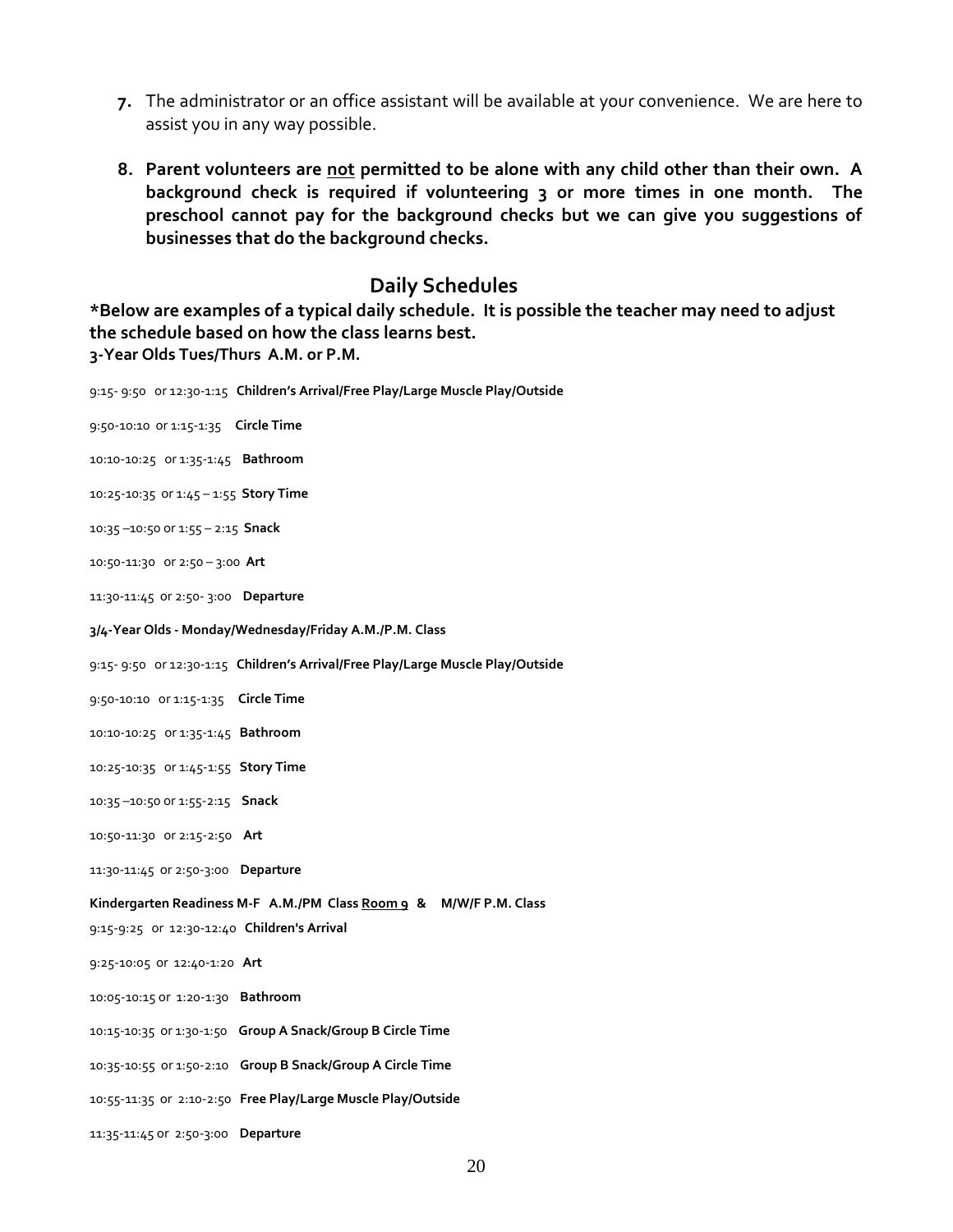## **MEDICAL EMERGENCY PLAN**

# **A. EMERGENCY PLAN**

- **1. The location of the first aid kit**:
	- **(a) Top drawer of file cabinet in the hall.**
- **2. Emergency Phone Numbers:**
	- (a) Emergency Squad……………………..911
	- (b) Fire Department……………………….911/233-2080
	- (c) Hospital (Children's)………………….641-3000
	- (d) Poison Control………………………...222-2227
	- (e) Police Department…………………….233-2080/233-1565
	- (f) M.C. Children Services……………….276-6121/224-5437
	- (g) Children's Emergency Room…………641-3600
- **3. Staff are trained to administer First Aid and CPR**
- **4. Location of children's medical records**:
	- (a) Bottom of black shelf in Directors office in file boxes.
- **5. Location of children's emergency forms**:
	- (a) Bottom of black shelf in Directors office in file boxes.
- **6. Instructions in case of emergency**:
	- (a) Teacher's aide/Director is to remove the child from the group (If child can be moved, if not, class will be moved).
	- (b) Administer first aid to the child.
	- (c) Notify emergency squad.
	- (d) Notify parents.
	- (e) The child will remain under the supervision of the teacher's aide/Director until the parents are present.

NOTE: If Administrator is available, she will make all calls.

# **7. Instructions in case of illness**;

- (a) Teacher's aide/Director is to remove child from class.
- (b) Notify parents to come and take child home. If parents cannot be reached, the 2<sup>nd</sup> person on emergency form will be contacted.
- (c) Teacher's aide/Director will stay with the child until the parent or  $2^{nd}$  person arrives. (Or with the administrator or office assistant).

# **B. EMERGENCY PLAN FOR SERVICES.**

# **1. In case a child needs medical assistance:**

- (a) All information given on consent form will be attempted first.
- (b) Emergency squad will be contacted and the child will be transported to Children's Medical Center or the listed hospital, with a Teacher assistant or Administrator.

**NOTE**: Unless parents are present to take full responsibility for taking the child to the hospital or physician.

- (c) The preschool staff **will not** transport any child in their vehicle, in case of an emergency.
- **2. Administrator: can be reached at school 937-233-4771.**

# **Administrator/Office Assistant hours of availability- Monday–Friday 9:00-3:00 pm.**

**For more information about child care licensing requirements as well as how to apply for child care assistance, Medicaid health screenings and early intervention services for your child, please visit [http://jfs.ohio.gov/cdc/families.stm.](about:blank)**